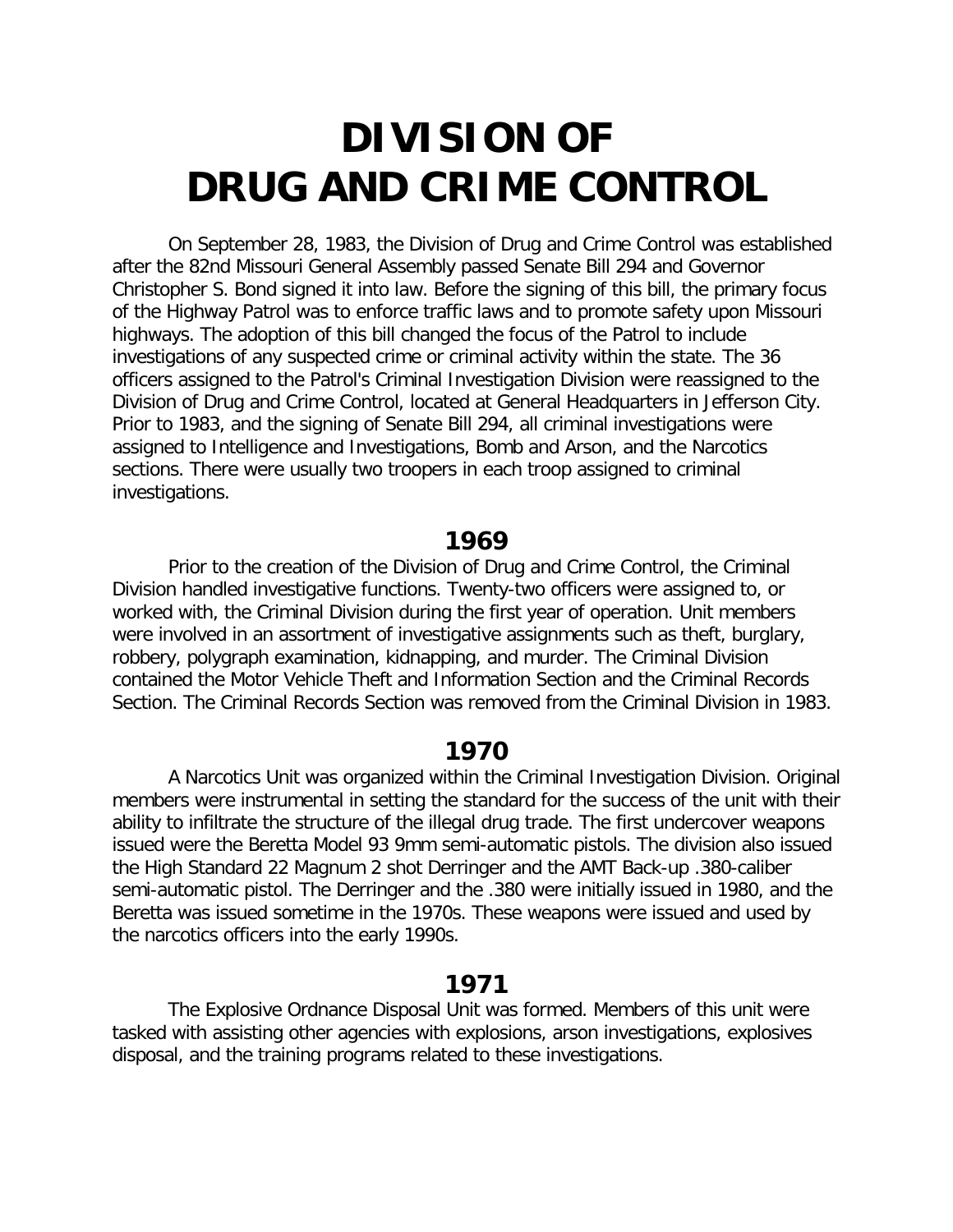## **1973**

Established in 1973, the Executive Security Unit provided security for the governor and his family. The unit also provided security for visiting dignitaries and an acting governor when the governor was out of state. This unit later became known as the Governor's Security Division, but remained in the Criminal Bureau.

## **1982**

During the 1970s and 1980s, most of the undercover officers remained in covert positions and many infiltrated criminal organizations. In 1982, the Criminal Investigation Bureau had established a covert business in Londell, MO, near the Franklin County and Jefferson County line. This business was called Road Hog's Auto Body and Sales. Members actually worked out of this fictitious chop shop.

# **1983**

Senate Bill 294 created the Division of Drug and Crime Control. The division consisted of the Motor Vehicle Theft and Information Section, Narcotics, Criminal Investigation and Polygraph Section, and the Criminal Intelligence Section. At this time, the Division of Drug and Crime Control was structured with a central supervision concept and placed under the supervision of the assistant superintendent.

The Narcotics Section consisted of Patrol officers who conducted both overt and covert narcotic investigations. The investigations were made at the request of police departments, sheriff's departments, and federal agencies, but the number of investigation requests that were honored was restricted by labor and budgetary limitations. Marijuana was the major drug investigated by the Division of Drug and Crime Control at this point in time.

The Criminal Intelligence Section acted as an exchange for information regarding suspected criminal activity and information on specific individuals. This exchange of information was made with local, state, and federal agencies. This section also monitored all incoming reports that were criminal in nature. The work of this section remains much the same today, but with the technological advancement of computers and communications, this section's ability to query, gather, and disseminate information has revolutionized the ability for agencies to conduct investigations with greater ease and cooperation.

The Motor Vehicle Theft and Information Section of the Division of Drug and Crime Control provided a service to all law enforcement agencies in Missouri and throughout the nation by furnishing a variety of vehicle information. This section is located inside the Harry S. Truman State Office Building in Jefferson City, MO. During the first year, the Department of Revenue received and checked over one million title applications. Twelve stolen vehicles were recovered, 22 counterfeit titles were discovered, and 14 altered titles were seized because of their work.

The Criminal Investigation and Polygraph Section provided specialized investigative assistance to the Patrol's road officers, police departments, sheriff's departments, and federal agencies within their assigned areas.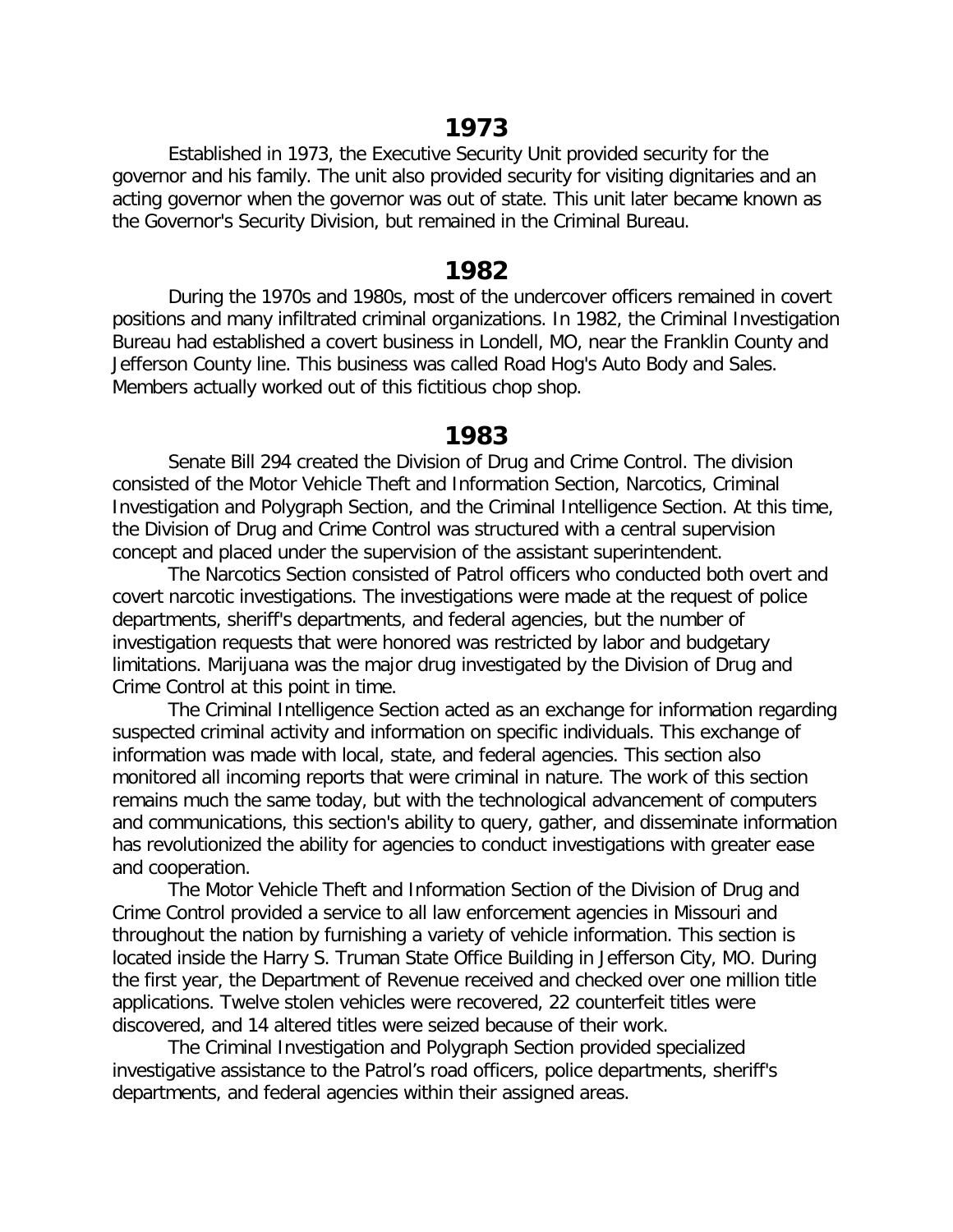The Technical Services Section was established. This section provided electronic investigative assistance to all law enforcement agencies. It assisted investigators with the preservation of audio and video evidence and provides training, installation, and servicing of electronic equipment. This section also conducted electronic countermeasure investigations throughout the state. The division also increased its manpower to the Criminal Investigation and Polygraph Section to 26 members, five of which were assigned to polygraphs. The section's name was changed to the Field Investigators & Polygraph Examiners Section. One year later (1985), the Explosives Disposal Unit joined the section.

## **1985**

Two members of the Highway Patrol were killed in the line of duty within a period of approximately six weeks. Division of Drug and Crime Control officers were involved in both investigations. Trooper James M. Froemsdorf was shot and killed on March 2, with his own gun in Perry County. Jerome Mallet was convicted and later executed (July 2001). Trooper Jimmie E. Linegar and Trooper Allen Hines were involved in a shooting with David C. Tate. Hines survived the shooting, while Trooper Jimmie Linegar became the 13th member of the Patrol to be killed in the line of duty. The work completed during the Linegar investigation was instrumental in the Christian Identity Covenant Sword and Arm of the Lord Compound raid in Northern Arkansas, which was later closed because of that investigation. David Tate was convicted and sentenced to life in the Missouri State Penitentiary.

The most notable changes to the division were the addition of the Missing Persons Section and the Lottery and Gaming Section. House Bill 366 called for the Patrol to be the central repository for all missing persons. Governor John Ashcroft signed this bill into law on July 19, 1985. Governor Ashcroft also signed Senate Bill 44 creating the Missouri State Lottery. This bill gave the Division of Drug and Crime Control authority to make investigations relative to gaming operations.

## **1986**

The division investigated the Michael Wayne Jackson manhunt in 1986. Jackson was wanted in connection for several murders, abductions, thefts, and other acts of violence. Jackson killed himself in a barn in rural Warren County before he could be apprehended. The manhunt lasted for 11 days in September near Wright City, MO.

On September 9, 1986, a Pettis County deputy found the bodies of four men who had been murdered at the Marshall Junction Conservation Area in rural Saline County. The Troop A DDCC Unit assisted with the case. Donald E. Reese was questioned about the crimes and subsequently confessed. Reese later took police to the area where he had hidden the victims' wallets and the murder weapon. Reese received the death penalty and his sentence was carried out in August 1997.

Troopers completed a yearlong undercover narcotics investigation into the El Forasteros Motorcycle gang. Members infiltrated the infamous gang and were able to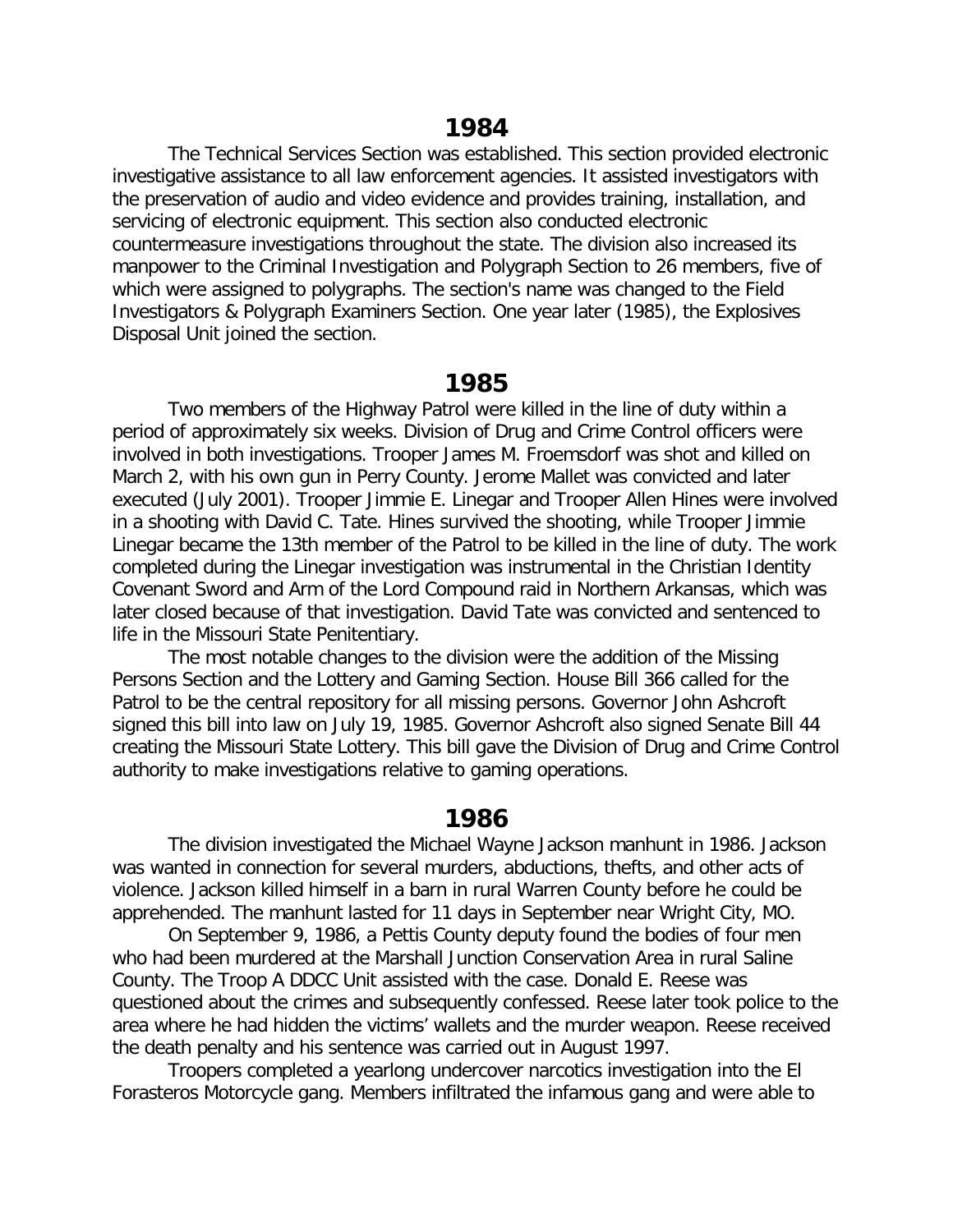make cases on many of the leaders. Nine members of the El Forasteros were eventually charged and sent to prison on drug and weapons-related offenses.

## **1987**

Marijuana was still the most investigated drug the division worked. However, with the emergence of crack cocaine and the stronghold the Columbian drug cartel held over the illegal drug trade, cocaine was quickly becoming a priority for the Narcotics Section. Nearly 7,000 pounds of processed marijuana was seized, and 214 arrests were made because of investigations in the division. During a raid in St. Francois County, over 712 acres of land, a house, a mobile home, a boat, 30 weapons, 21 vehicles, and \$11,469.34 were seized. A suspected clandestine methamphetamine drug lab was discovered during the search. Operation Cash Crop and the "Bad Weed" hotline were implemented.

February 8, 1987, Trooper Russell W. Harper was shot and killed by Glennon Paul Sweet. Trooper Harper was an 18-year-veteran of the Patrol who was shot and killed after pulling over a pickup truck east of Springfield. After an intensive investigation by the Patrol and Division of Drug and Crime Control investigators, Sweet was identified as the killer. He was discovered in a house just west of Springfield on February 10. Glennon Paul Sweet was found guilty of first degree murder on December 12, 1987, and was later sentenced to death. Sweet was executed for the murder of Trooper Russell Harper in 1998.

#### **1988**

Cocaine has now become the most investigated drug by the Narcotics Section, making cannabis investigations second for the first time in the history of the Division. Eighty-seven cocaine related investigations were developed, followed by 71 cannabis and 69 stimulants.

The Criminal Intelligence Section became the INTERPOL liaison for the state of Missouri. Now, any member nation requesting investigative information generated from the state of Missouri would contact the Division of Drug and Crime Control. The division began producing the Crime Information Bulletin bimonthly, and distributed it nationwide.

#### **1989**

The state's new wiretap law was used for the first time in Missouri history during a murder investigation in Dunklin County. Several members of the Pharaohs motorcycle gang shot and killed a pledging member.

The Division of Drug and Crime Control continued to gain strength. Fifty officers were now assigned to the division. With the drug trade increase, on November 1, 1989, the Narcotics Section doubled in size.

Members assisted in the Raymond William and Faye Della Copeland investigation. The Copeland's were convicted of several grisly murders at their Livingston County farm in Troop H. Numerous male bodies were found buried at their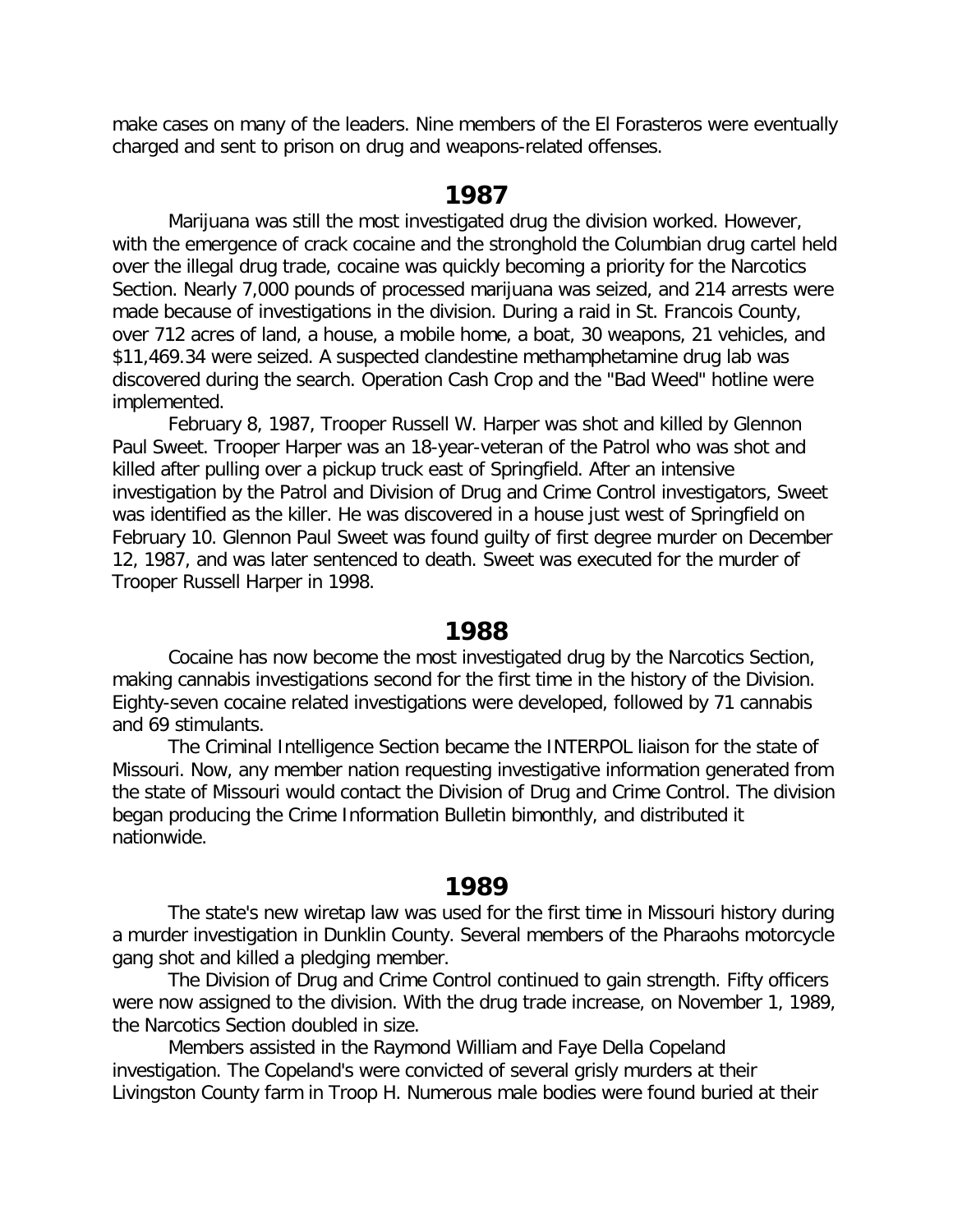home. Some of their victims were homeless men that the Copeland's located at a mission in Joplin, MO. After bringing the victims to their farm, they were exploited for financial reasons and then murdered. At the time of their convictions, the Copelands were the oldest criminals in the nation to be on death row. Ray died before his sentence could be carried out; however, Faye was paroled and died in January 2004.

#### **1990**

For the third consecutive year, cocaine led the Narcotics Section investigations list with nearly 300 new cases developed.

The polygraph examiners conducted 378 examinations.

An anonymous telephone call began an investigation into the Jim Henderson Trucking Company in East Prairie, MO. The investigation resulted in the recovery of 16 stolen trucks or trailers. The investigation spread into the Joplin, MO, area when stolen vehicle parts were recovered there as well.

The Southeast Missouri Drug Task Force was established, and the first drug task force of which the division became a member. Three members of the Narcotics Section were assigned to the task force. The Missouri State Highway Patrol is currently a member of 15 task forces and supervises eight of those task forces.

#### **1991**

On December 8, 1991, James Johnson shot and killed four people and wounded another in Moniteau County after a domestic dispute with his wife and daughter. Four of the victims were law enforcement officers. During the three-day manhunt, Johnson took a local woman hostage and later released her. Johnson surrendered on December 10, 1991, without incident. He was executed on January 2, 2002, for those murders. Several members of the Patrol and the Division of Drug and Crime Control assisted in the investigation of the murders and capture.

#### **1992**

The division purchased Walther PPK .380-caliber, semi-automatic pistols and began recalling the older undercover weapons, and removing most of the Berettas and AMTs from service. Several of the undercover officers still utilized the High Standard Derringers as back-up weapons because of their ability to be concealed.

The Organized Crime Unit and the Juvenile Section were put into place. The Juvenile Section would become part of the Missing Person's Section and the two remain together today. In that year, 784 juvenile referrals were made to Highway Patrol officers.

The Organized Crime Unit began operations with the mission of organized crime suppression using the concept of coordination and facilitation. Various crimes were investigated that include fraud, money laundering, gambling, and extortion. During the first six months of operation, the Organized Crime Unit collected information on 311 organized crime principles and their associates, and assisted other agencies with 19 investigations.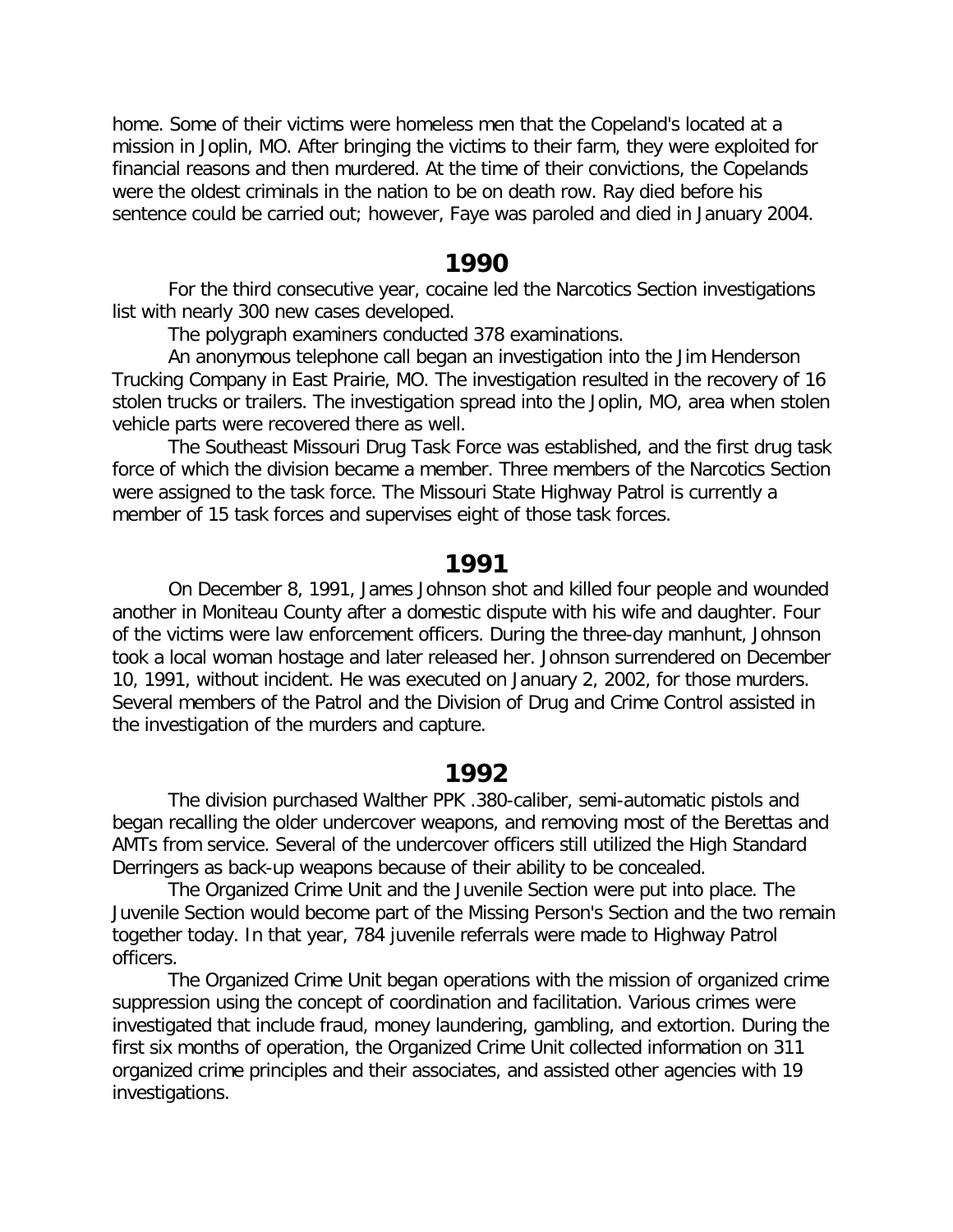The Narcotics Section conducted many high-profile drug cases. Many of these cases were the result of the relentless drug interdiction stops made by uniformed Patrol members on Missouri highways. However, the following two cases come to mind as a prelude of the methamphetamine scourge that was to follow for the next 14 years:

- A follow-up investigation was conducted in California, which resulted in the arrest of six subjects on federal charges for conspiracy to distribute methamphetamine. At the time of their arrest, eight and one-half pounds of methamphetamine was seized, two firearms, \$28,000, and a 1984 Corvette. The follow-up investigation was initiated following an undercover buy/bust in Miller County when an undercover Patrol narcotics officer purchased six ounces of methamphetamine.
- A long-term narcotics investigation was concluded in Greene and Webster counties. This resulted in the arrest of five subjects on federal charges for conspiracy to manufacture and distribute methamphetamine. The investigation was initiated with street level drug purchases of methamphetamine by an undercover Patrol member, and was culminated with the seizure and dismantling of the methamphetamine lab in New Jersey. Because of this investigation, 22 pounds of methamphetamine, one pound of marijuana, one stolen vehicle, one stolen firearm, \$308,000, three properties, and nine motor vehicles were seized in Missouri. An additional 200 pounds of liquid methamphetamine and one commercial property were seized in New Jersey.

#### **1993**

The Riverboat Gaming Unit was formed and placed new demands on the division and the Patrol. Twenty-two gaming officers were assigned to the division and began conducting background investigations. This raised the division's current employee number to 110. One year later, Riverboat Gaming became the Gaming Division and was removed from the Division of Drug and Crime Control.

Corporal Michael E. Webster was killed in the line of duty when a drunk driver struck him while he was conducting a routine traffic stop in Troop A. Members of the Troop A DDCC Unit conducted the investigation and assisted in the arrest and conviction of Nicholas A. Adams.

The Narcotic/Vice Unit conducted 304 drug investigations targeting mid- and upper-level drug dealers. Because of those investigations, cases were made on 483 individuals and nearly \$35 million was seized. "Nazi dope" (methamphetamine) was being discovered in the southwest portion of the state. This was obviously a growing trend.

The most notable case the division investigated in 1993 was that of William Webster. This investigation was one of the most complex and sensitive special investigations ever executed by a member of the Patrol. Beginning in late 1992, and extending through September 1993, members of the division were assigned to a task force investigating then-Missouri Attorney General William Webster, the Second Injury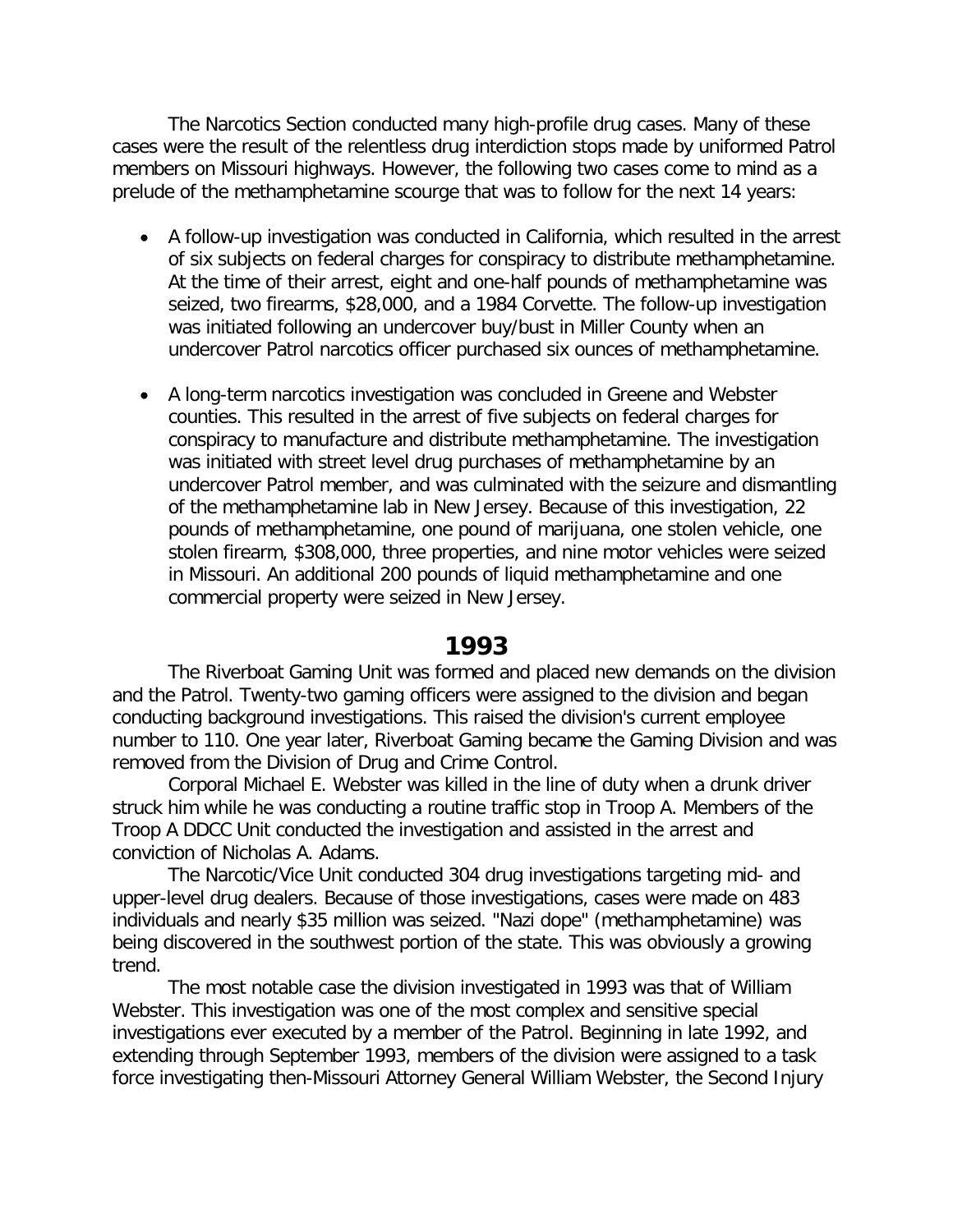Fund, and Webster's campaign expenditures. The case resulted in the former attorney general being sentenced to a federal correction center for two years.

On Tuesday, September 21, 1993, two brothers and one of their 15-year-old sons shot and killed Charles and Grace Lewis at their St. Francois County farm. The suspects removed the bodies to another location in rural Washington County. During the murder, the suspects stole a VCR from the victims' home, which was later sold at a pawn shop in Cuba, MO. A disgruntled family member of the murderers made an anonymous telephone call informing police of the sale of the VCR. That call was eventually traced through the police 9-1-1 telephone system, which led to the arrest and confession of the suspects in this case. The investigation began as a missing persons' case and, at the family's insistence, the Patrol entered the investigation on February 1, 1994. Robert and William Rousan were convicted of murder and are currently incarcerated with the Missouri Department of Corrections. William Rousan was sentenced to death.

#### **1994**

The Riverboat Gaming Section was separated from the division and became the Gaming Division.

The MO-Kan Auto Crimes Task Force was formed as an experimental enforcement strategy in a high crime area, supported by law enforcement and the State Farm Insurance Company. Nineteen persons were charged with auto theft-related crimes that year by the task force.

During the evening of Friday, September 16, 1994, Corporal Bobbie Harper, a 31-year veteran of the Patrol, was shot with a high-powered rifle through the kitchen window of his home in McDonald County. It was not long before the Patrol's investigation focused on the associates of a self-proclaimed minister of the Order of David. Cpl. Harper and three other Missouri state troopers had arrested the minister on a warrant in July 1994. At the time of the shooting, the minister was incarcerated in the McDonald County Jail. An associate from Marshal, AR, was determined to be staying at the minister's sanctuary near Powell, MO. That associate identified himself as an "ambassador" for the "Citizens of the Kingdom of Christ". After the associate was identified as being in the area at the time of the shooting, the investigation revealed he had crept to a location near the Harper residence where he waited for Cpl. Harper to step into view before attempting to assassinate him. The suspect in this case is sought on a McDonald County warrant charging first-degree assault.

## **1995**

The Division of Drug and Crime Control increased its investigators by seven, and created two new units. The Violent Crimes Support Unit began operation, providing support services to law enforcement agencies across the state. The unit provided three fundamental services: unsolved case reviews, active investigation case management services, and professional service funding.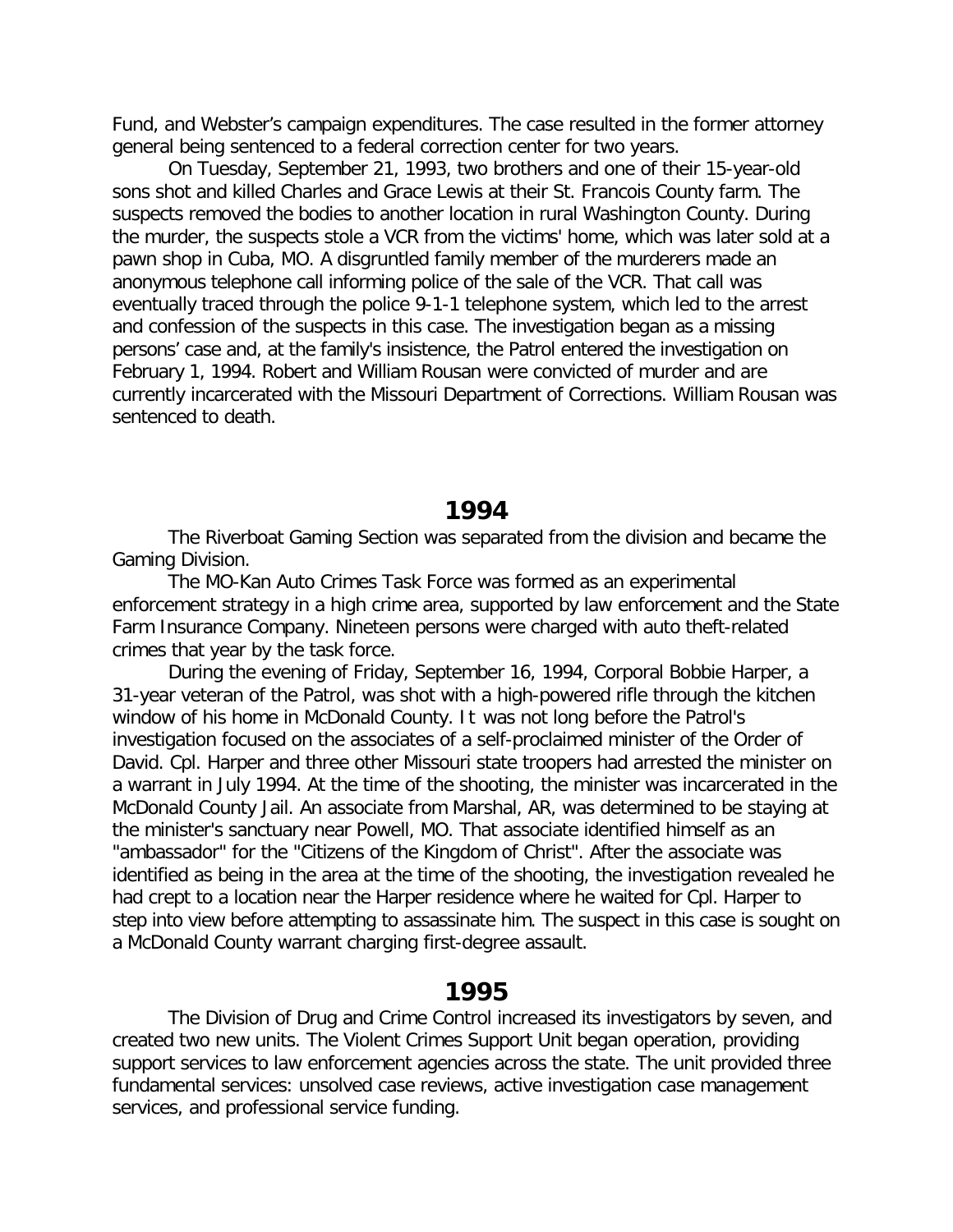The Accounting Unit was established. The Accounting Unit was responsible for providing assistance and expertise with financial crime investigations. The unit also served the division by processing bills for approval and payment. The unit is the liaison with vendors, and audits investigative funds held by officers assigned to the division.

Division criminal investigators were instrumental in solving the Buncheerapon Nyhuis murder in 1995. Investigators continued to work on the 1988 missing person's case. After her remains were located at the Boy Scout Camp in St. Francois County, the case was solved because of a button from the victim's clothing being found. Her husband, Richard Nyhuis, killed the victim and kept her in the family freezer in St. Charles for some time before disposing of her body. This case was featured in an investigative book and for a syndicated television show.

#### **1996**

Methamphetamine played a major part of the investigations performed by the Missouri State Highway Patrol. One hundred and twenty-one clandestine laboratories were seized, which at the time was thought to be an incredible number. However, methamphetamine interdictions and follow-up investigations consumed much of the narcotics officer's time. That year, the Division of Drug and Crime Control made followup investigations in Arizona, Oklahoma, Texas, Kansas, Minnesota, Ohio, Illinois, Michigan, Pennsylvania, California, Georgia, and Tennessee.

Troopers Alan Sullivan and Travis Bigler, Troop A, were critically injured in a hit and run accident on U.S. Highway 71, south of Butler, MO. Members of the Division of Drug and Crime Control worked tirelessly until the driver responsible for the crash was found. Carl Knolles of Rich Hill, MO, was arrested and convicted for the accident. During this investigation, the Division of Drug and Crime Control utilized the Kansas Highway Patrol's Crash Investigations Unit System to map and organize some of the investigative reports. The use of these investigative tools led to the development of the Missouri State Highway Patrol's own major crash teams.

In December 1996, the office of the National Drug Control Policy, recognizing the methamphetamine threat to the Midwest, established the Midwest High Intensity Drug Trafficking Area (HIDTA). In February 1997, the Midwest HIDTA began to implement its strategy, aimed at measurably reducing and disrupting the importation, distribution, and clandestine manufacturing of methamphetamine. Because of the HIDTA grant, the Missouri State Highway Patrol received three Patrol narcotics officers to provide investigative support to various drug task forces. The initiative also provided one new chemist for the Missouri State Highway Patrol Crime Laboratory, and the Division of Drug and Crime Control was given one crime analyst for improving the collection, analysis, and dissemination of methamphetamine intelligence/information. The Midwest HIDTA office and its employees were housed inside the Division of Drug and Crime Control at General Headquarters.

#### **1997**

The Alis Ben Johns manhunt involved the Patrol and several other law enforcement agencies in the state. Over 300 officers took part in the manhunt. Johns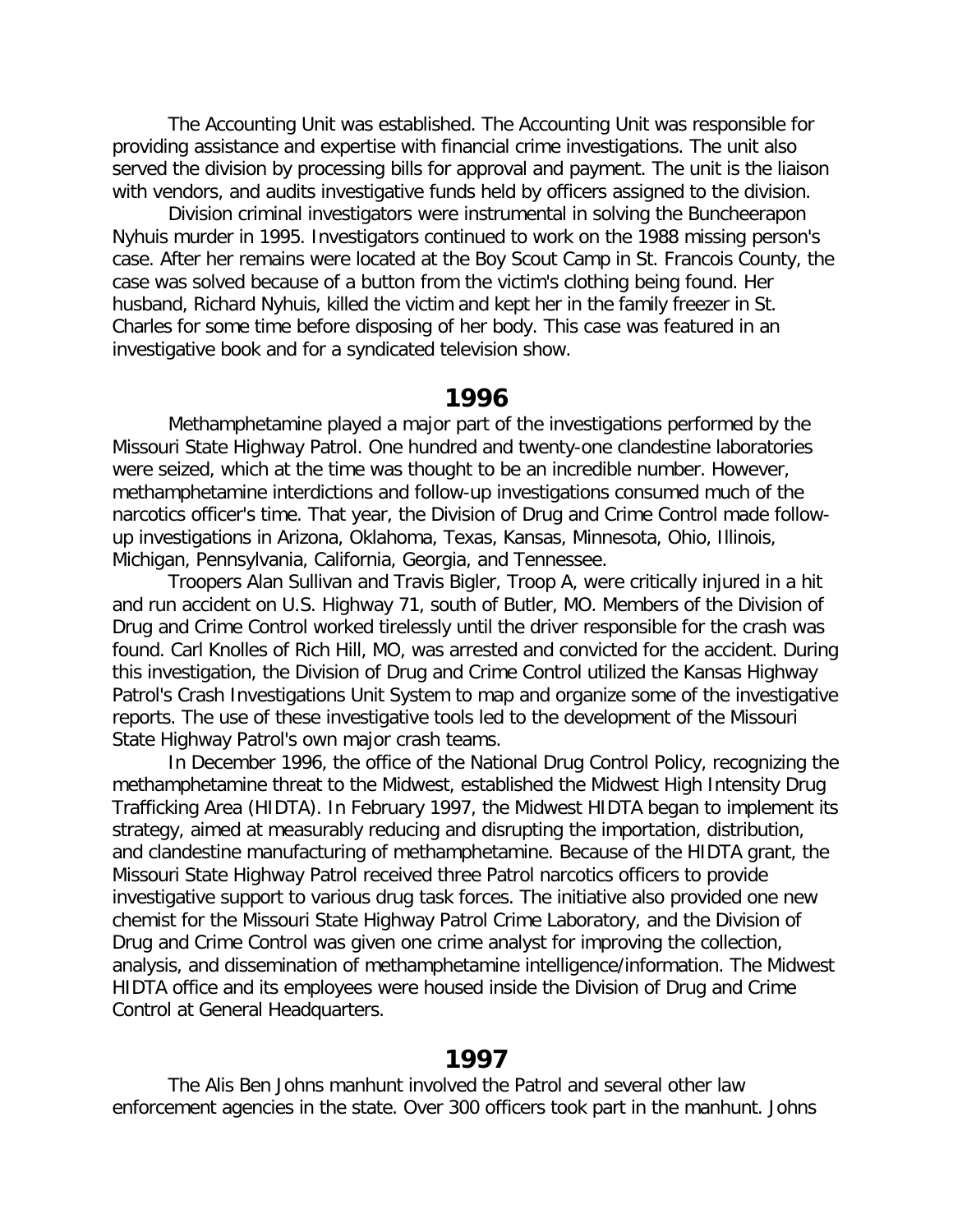was linked to three murders, one arson, car thefts, and several burglaries. The manhunt ended when Missouri State Water Patrol officers cornered Johns in an abandoned cabin. One of those officers wounded Johns during his capture. Johns was found guilty on all three counts of murder. He received a life sentence and the death penalty.

Members assigned to the Organized Crime Unit, infiltrated a splinter cell of the Third Continental Congress, a radical paramilitary organization in Jackson County. They attended numerous meetings where the group conspired to commit acts of terrorism against the United States. The group planned to bomb Fort Hood, Texas, and three other military installations on July 4, 1997. Because of the covert investigation, authorities were able to stop the attacks. Seven members of the group were arrested before any injuries or damage occurred.

#### **1998**

The Division of Drug and Crime Control hosted its first National Homicide Seminar on October 24-28, 1998. The seminar had an attendance of 159, representing state, county, and municipal departments from 39 states. The event was hosted at the Westin Crowne Center in Kansas City, MO.

By 1998, the Narcotic/Vice Unit recorded nearly 3,000 incidents and seized 483 clandestine methamphetamine laboratories. Methamphetamine was clearly the Narcotics Section's priority, and terms like, meth, crank, crystal, speed, and ice were becoming familiar terms in the law enforcement community.

The Computer Forensic Unit provides forensic examinations of computers in support of criminal investigations. Files stored on computers used by suspects were retrieved, collected, and preserved as evidence.

#### **1999**

Division of Drug and Crime Control assigned several investigators to the National Governor's Association Conference, and to the Pope John Paul II security detail in St. Louis, MO.

On October 6, 1999, Sergeant Robert G. Kimberling was shot and killed during an incident that occurred on Interstate 29 in St. Joseph, MO. Kimberling stopped Jason M. Friske of Madison, Wisconsin, after he had left an area gas station without paying. While returning to his vehicle, Friske opened the door and retrieved a revolver. Friske shot Sergeant Kimberling five times. Sergeant Kimberling was able to return fire three times and strike Friske twice. Unable to stand on his own, Friske used the last bullet in his gun to kill himself. Division of Drug and Crime Control investigators assisted in the investigation.

The Violent Crimes Support Unit and the Troop F investigations team assisted the Boone County and Osage County sheriff's departments in the disappearance and murder of Sheri Lynn Montague. Montague went missing on June 13, 1999. After an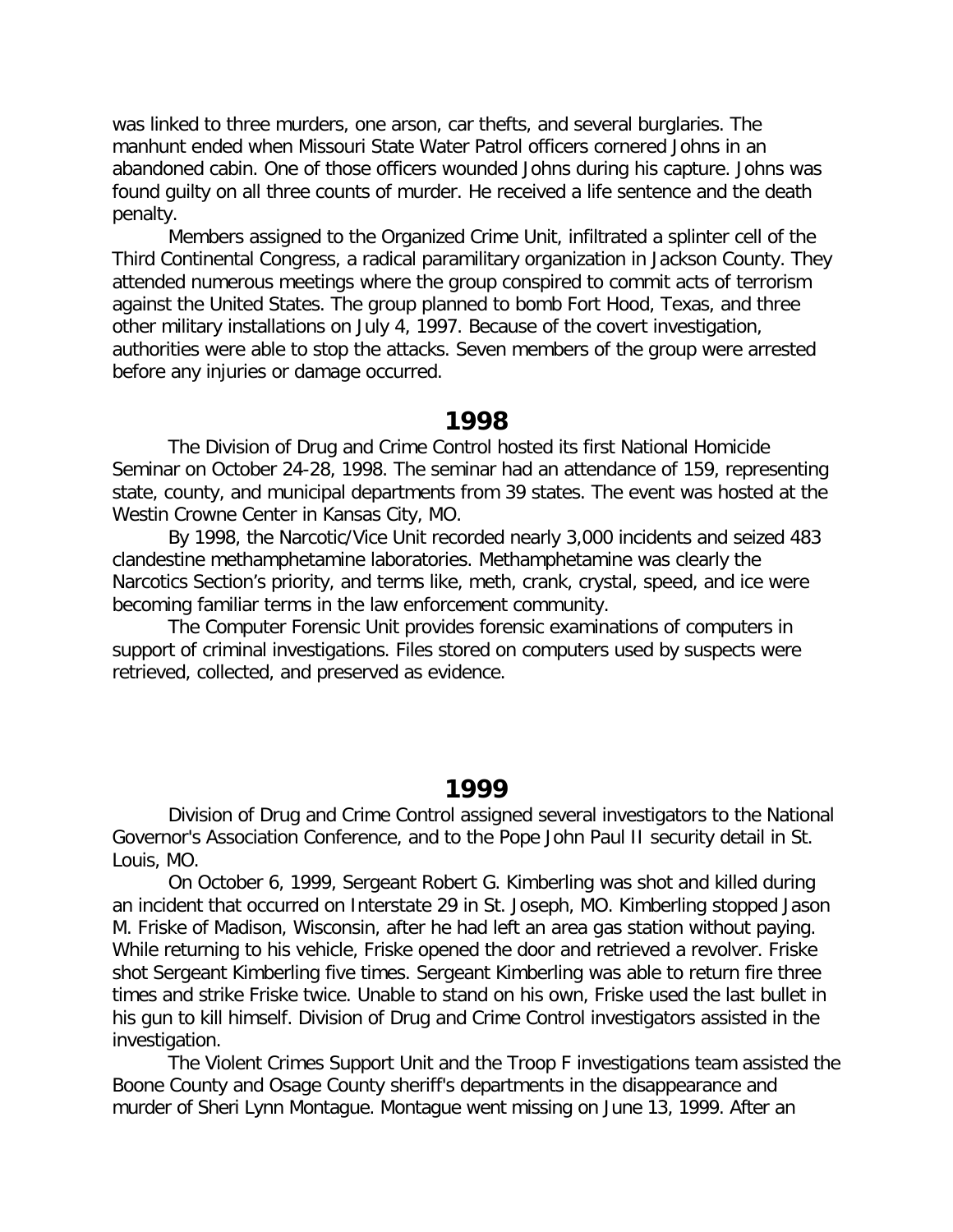exhaustive four-year investigation, four suspects were arrested and convicted for Montague's murder. Montague was a victim in a fraud scheme at the time of her death. She was shot, dismembered, and placed in a sack, then thrown into the Missouri River. Her remains have never been located. Most of the subjects implicated in the gruesome murder are incarcerated in federal prison for the crimes solved by this investigation.

## **2000**

In October 2000, Governor Mel Carnahan's plane crashed in a remote area of Jefferson County. The Division of Drug and Crime Control, the Jefferson County Sheriff's Department, and the FAA conducted a two-week investigation into the circumstances surrounding the crash. Killed during the incident were the governor, his son, Randy Carnahan, and the Governor's Chief of Staff Chris Sifford.

In June 2000, the Patrol investigated the murders of two Randolph County sheriff's deputies at the county jail in Huntsville, MO. Tracy Bulington, Michael Tisius, and Roy Vance conspired to free Vance, who at the time was an inmate of the county jail. After the failed escape, Tisius and Bulington fled the area. They were later captured in Troy, Kansas, and brought back to Missouri to face charges.

On May 17, 2000, members of the Patrol and the Ozark County Sheriff's Department arrested Gordon Phillip Winrod, 73, his son, Stephen Winrod, 33, and daughter, Carol Winrod, 27, and charged them with six counts of child abduction. The charges stemmed from the kidnapping of six children from their father in North Dakota in 1994 and 1995. While officers were arresting the three adults, the six children went into the home and secured themselves in an underground bunker. They were not cooperative with the authorities, who were taking measures to ensure their safety. A member of the Troop G investigations unit helped to negotiate with Winrod while he was in jail. The incident took place on May 17, 2000. It was over three days before the children finally agreed to leave the home. Winrod was found guilty of child abduction in early 2001.

# **2001**

The Organized Crime Unit was re-designated as the Organized Crime and Anti-Terrorism Unit in October 2001, following the September 11, 2001, terrorist attacks. Two new task forces were established: one located in the St. Louis area, and the other in Kansas City. The primary mission of these task forces was to investigate terrorist organizations and individuals planning or carrying out terrorist acts in the state of Missouri.

The Division of Drug and Crime Control activated the Violent Crimes Support Unit after the terrorist attacks to handle the case management of all the leads and intelligence information dealing with terrorism in Missouri. The Violent Crimes Support Unit developed a database called HEAT (Heartland Enforcement against Terrorism) to capture the data.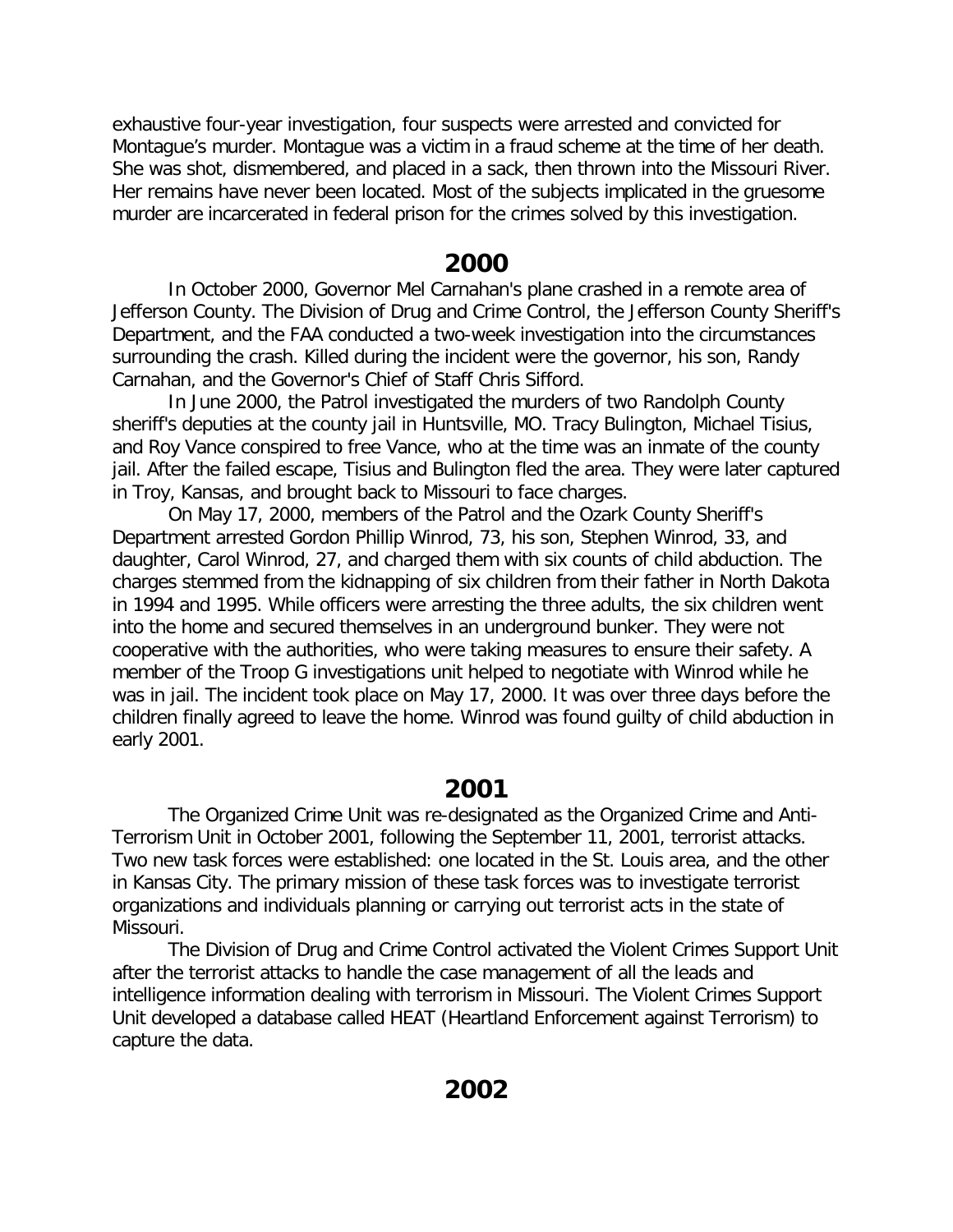The Division of Drug and Crime Control was moved from the Annex Building of the General Headquarters Complex to its current location in Jefferson City.

Members of the Troop G DDCC Unit assisted with the manslaughter investigation of Trooper Kelly Poynter beginning on January 18, 2002, after Tpr. Poynter was struck by a vehicle that was driven by a drunk driver while he was working a traffic crash on U.S. Highway 63, near Houston, MO.

On February 12, 2002, the Violent Crimes Support Unit, Troop F investigators, and the Mid-Missouri Major Case Squad assisted the Howard County and Cooper County sheriff's departments with the murder investigation of Alysa and Janice Owen, of Boonville, MO. The body of Alysa Owen was found in rural Howard County shortly after she was reported missing on February 12. Janice Owen's body was not found until March 27, 2002. The victims were lured from their home and then strangled. Alysa Owen was sexually abused before she was murdered. Eric D. Mize and Angela M. Roll-Mize both have been convicted for their involvement in the murders and are incarcerated in the Missouri Department of Corrections.

On June 10, 2002, in Nodaway County, Lloyd Jeffress, a 71-year-old male from Conception, MO, walked into the Conception Abbey Benedictine Monastery and began firing on the monks living at the monastery. Jeffress killed two of the monks and wounded a third before turning the gun on himself.

The division purchased new firearms for the narcotics officers this year. All remaining Walthers, High Standards, and Berettas were removed from service and replaced with the Glock Model 27, .40-caliber, and the Kel-Tec P-32, .32-caliber, semiautomatic pistols.

The Narcotic Vice Unit conducted 1,232 methamphetamine investigations and seized 794 clandestine methamphetamine laboratory incidents. Missouri also led the nation for lab seizures totaling nearly 3,000 seizures.

## **2003**

During January 2003, the Patrol became involved in the disappearance of Branson Perry, who resided in Skidmore, MO. During that investigation, information was revealed regarding Jack W. Rodgers, of Fulton, MO. With the help of the FBI, Fulton Police Department, and the Callaway County Sheriff's Department, Rodgers was charged and convicted of first degree assault and practicing medicine without a license for his involvement in crimes in which Rogers preformed sex change operations. The Branson Perry investigation has not been solved.

#### **2004**

On November 16, 2004, the Division of Drug and Crime Control assisted the Mexico Public Safety Department with the robbery of the G&D Steak House in Mexico, MO. During the robbery the restaurant owner, Komninos Karellas, was shot and killed by the assailants. The Mid-Missouri Major Case Squad was activated along with the Violent Crimes Support Unit. Lance Berry and Quinton Canton Jr. were later charged and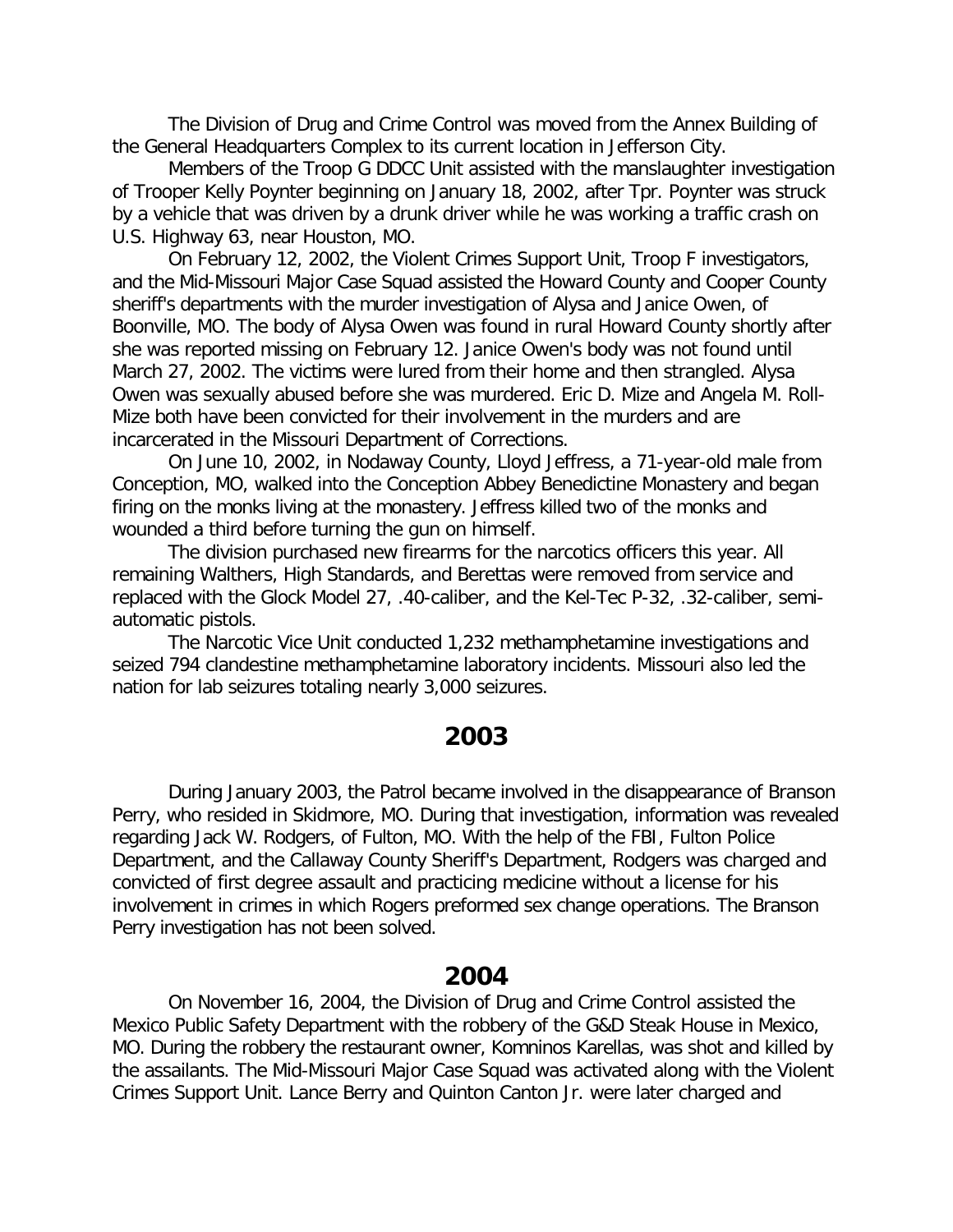convicted for the robbery and murder of Karellas. Canton was a former employee of the business.

In late 2004, the Troop H Investigations Unit assisted the Nodaway County Sheriff's Department with the Bobbie Jo Stinnet murder in Skidmore, MO. Stinnet was found murdered and her unborn child cut from her womb. The child was located alive in Kansas during the ensuing investigation thanks to the efforts of the Computer Forensics Unit and the Troop H Division of Drug and Crime Control investigators.

By 2004, the Computer Forensic Unit had become one of the division's most important tools in battling fraud, identity theft, and child pornography cases. They received nearly 450 complaints in 2004, which was a 50 percent increase from 2003. The unit worked many cases involving homicides, arsons, and many other violent crimes. Each computer forensic examination takes approximately two weeks. The immense capability for information storage available on computers today makes it very time consuming for officers in their search for evidence.

The Public Information and Education Unit for the Division of Drug and Crime Control was created. This unit was created to assist the command staff of the division with the dissemination of public information pertaining to statewide criminal investigations, and to promote the duties of the division.

# **2005**

This was the most tragic year in history for the Missouri State Highway Patrol. Four members of this organization made the ultimate sacrifice when they were killed in the line of duty.

On March 20, 2005, Sergeant Carl D. Graham Jr., was killed at his residence. A passing motorist found Sgt. Graham. The subject, who ambushed Sgt. Graham outside of his residence in Van Buren, MO, shot, and killed him. On March 29, 2005, Lance Shockley, 28, of Van Buren, MO, was arrested for the murder of Sgt. Carl Dewayne Graham Jr. Shockley was found guilty of first degree murder on March 27, 2009. The jury was unable to come to a unanimous decision regarding the sentence. Thus, Judge David Evans made the decision. Shockley was sentenced to death for the murder of Sgt. Graham.

Trooper Ralph C. Tatoian was killed in a traffic crash on Interstate 44 in Franklin County, at 4:45 a.m., on Wednesday, April 20, 2005. Tpr. Tatoian was a member of the Patrol's Special Emergency Response Team, and was responding to assist with a manhunt for an armed burglary suspect who was believed to have shot a Gasconade County deputy sheriff. The burglary suspect was captured, charged, and later convicted in the death of Tor. Tatoian. He was given a life sentence.

A vehicle on Interstate 44 in Webster County struck Corporal John A. "Jay" Sampietro Jr. He was taken to Cox, South Hospital in Springfield, MO, where he later succumbed to his injuries. At the time he was struck, Cpl. Sampietro was directing traffic at the scene of a major crash investigation from an earlier incident. The driver of the vehicle who struck Cpl. Sampietro pled guilty to charges stemming from this investigation and was sentenced to five years supervised probation.

Trooper Donald K. "Kevin" Floyd was killed on September 22, 2005. A vehicle on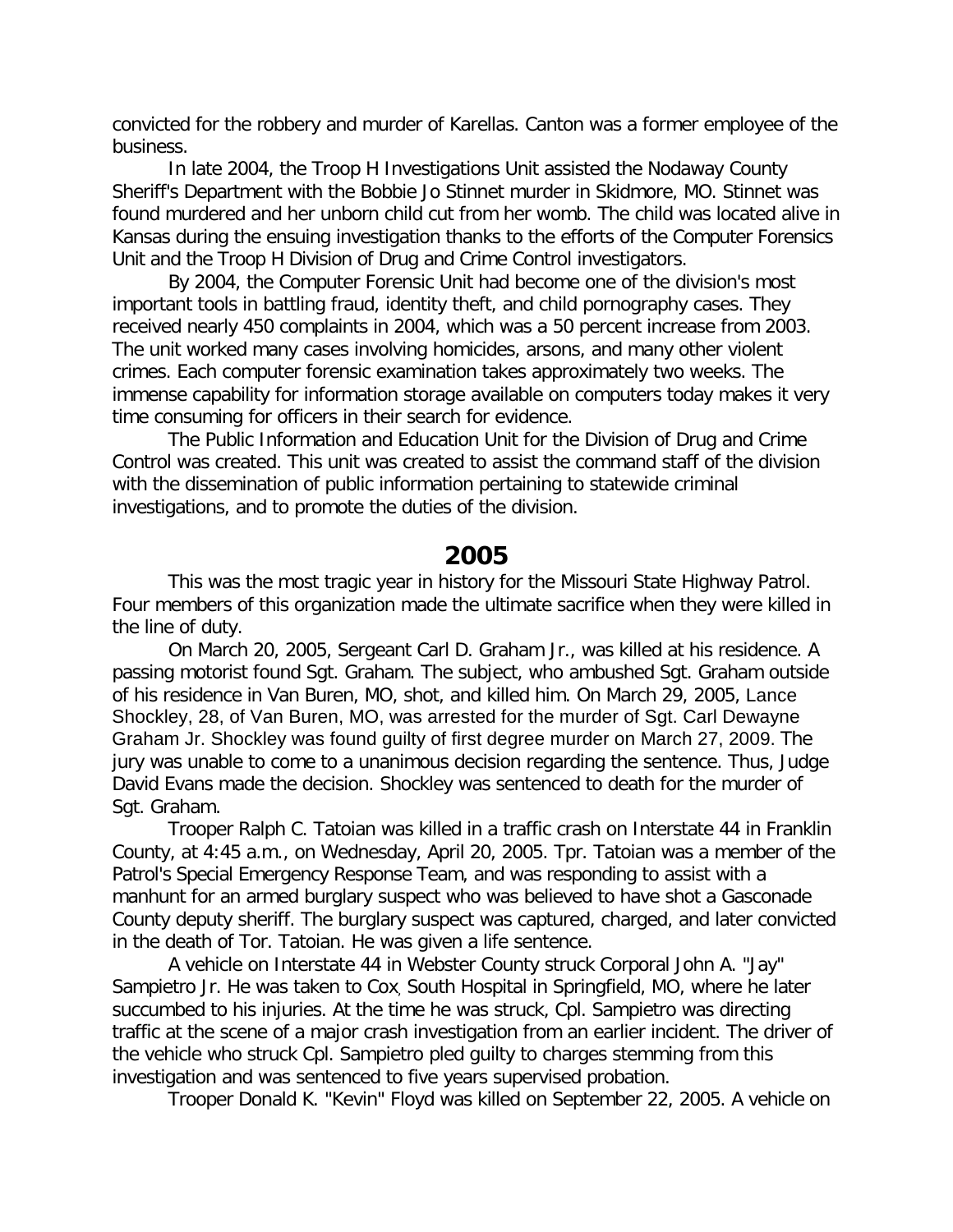U.S. Highway 60 in Texas County struck him. Tpr. Floyd was working speed enforcement with one of the Patrol's aircraft, and had stopped an eastbound vehicle for a traffic violation when he was struck by a pickup truck traveling east on U.S. Highway 60.

The Division of Drug and Crime Control was involved in all four investigations, and continues to work diligently on those cases.

The Department of Public Safety utilized federal grant funds to help create the Missouri Information Analysis Center (MIAC) to provide tactical assistance to local, state, and federal law enforcement agencies throughout Missouri. Colonel Roger Stottlemyre made the decision to utilize Patrol criminal intelligence crime analysts to be the initial organizational body. The MIAC consisted of one director and five analysts. Over the years, the MIAC has grown to one director, two assistant directors, nine fulltime analysts, and 16 part-time Analysts.

## **2006**

The Missouri State Highway Patrol celebrated its 75th year serving the citizens of Missouri, while the Division of Drug and Crime Control celebrated its 23rd year of existence.

#### **2008**

In July, the Fugitive Apprehension Unit was formed. This unit was assigned to work jointly with the Missouri Department of Corrections to apprehend aggravated felons that failed to report to DOC after sentencing, or from work release or furlough programs. The unit consisted of one supervisor assigned to Troop F, Jefferson City, and two investigators assigned to Troop A, Lee's Summit, and Troop C, Weldon Spring.

Two members of the Organized Crime Unit initiated an extremely successful long-term undercover dogfighting investigation. This investigation was initiated upon the discovery of a secretive and highly organized network that was involved in Pit Bull dog fighting, illegal gambling, and narcotics. The 18-month investigation was a coordinated effort of the Missouri State Highway Patrol, Federal Bureau of Investigation, United States Drug Administration, and the Missouri Humane Society. The investigation spanned several Midwestern states as far south as Texas. There were over 80 dog-related contacts established, and of those, 39 were undercover contract fights or rolls. There were over 120 identified subjects involved in fight-related activities. On July 8, 2009, federal, state, and local law enforcement officers served 28 federal search warrants, and two state search warrants. As a result of the multi-jurisdictional investigation, 407 pit bull dogs were seized/rescued in Missouri and Illinois, and housed in a temporary shelter in St. Louis. In addition, approximately 100 pit bulls were seized/rescued in other states bringing the total to more than 500 dogs. The undercover operation is undoubtedly one of the most successful in division history, and has been deemed by the Humane Society to be the largest and most successful dog fighting case in U.S. history. Because of this investigation, suspected dogfighters were shut down, and generations of pit bull dogs will not be subjected to these brutal animal contests resulting in torture, harassment, suffering, and death.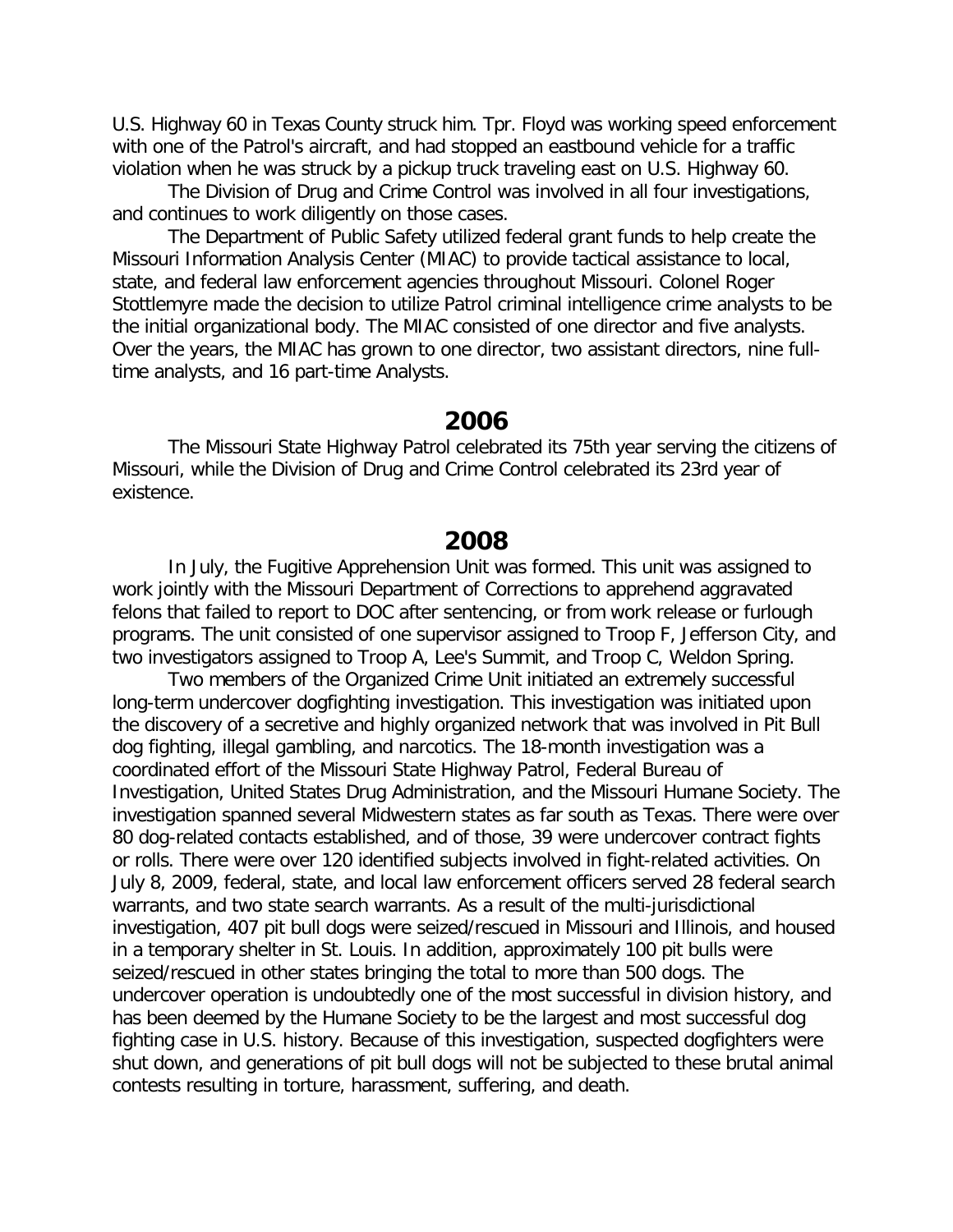In January, the Fugitive Apprehension Unit was disbanded due to budget constraints and the officers were reassigned to other units. In April, the MIAC was removed from the Division of Drug and Crime Control and assigned as its own division. It remains within the Criminal Investigation Bureau.

In August, the Patrol received a \$3.4 million recovery grant to fund the Rural Crimes Investigative Unit. This unit works in conjunction with the Governor's Livestock and Farm Protection Task Force, the Livestock Marketing Association, Missouri Farm Bureau, and the Missouri Cattleman's Association. Initially, the unit consisted of six investigators assigned to geographical regions across Missouri, and two information analysts located at the MIAC. The unit has since grown to 10 investigators.

On June 9, 2009, a Benton County couple and their 15-year-old granddaughter were found shot to death in their residence in Cole Camp, MO. A major case squad was convened consisting of 15 law enforcement agencies including DDCC criminal investigators and Violent Crimes Support Unit criminal intelligence analysts. Information was developed regarding a family member being a possible suspect. Utilizing cell phone records and DNA collected from the crime scene, officers challenged the suspect's alibi. Due to the cooperative efforts of multiple agencies coordinated by VCSU, the investigation was brought to a swift conclusion, giving the close-knit community a sense of justice and security.

On December 25, 2009, Corporal Dennis E. Engelhard was struck by a vehicle on Interstate 44 east of Eureka, MO, while he was conducting a traffic crash investigation. The driver lost control of his vehicle on the ice-covered roadway and struck him as he was standing behind his Patrol vehicle waiting for a tow truck to arrive. Cpl. Engelhard was transported to the St. Clair Health Center where he succumbed to his injuries. The Division of Drug and Crime Control assisted with the investigation.

# **2010**

On October 15, 2010, Sergeant Joseph G. "Joe" Schuengel, the pilot for Troop C, Weldon Spring, was fatally injured in a helicopter crash in St. Louis County. Sgt. Schuengel was returning to the Spirit of St. Louis Airport in Chesterfield, Missouri, following a traffic enforcement operation in Jefferson County when the Bell Jet Ranger helicopter he was piloting crashed near the intersection of Clarkson and Kehrs Mill Road, in St. Louis County. Sgt. Schuengel was pronounced dead at the scene. The Division of Drug and crime Control assisted with the investigation.

In 2010, the Rural Crimes Unit initiated 208 investigations and made 80 arrests. The unit recovered \$1,840,169.37 worth of stolen property. This unit consists of 10 criminal investigators assigned to six geographical areas and two criminal intelligence analysts. The unit works in conjunction with the Livestock and Farm Protection Task Force to investigate agriculture related crimes which continue to impact the Missouri farming and livestock industries as well as rural communities. This unit remains funded through the American Recovery and Reinvestment Act funds awarded in 2009.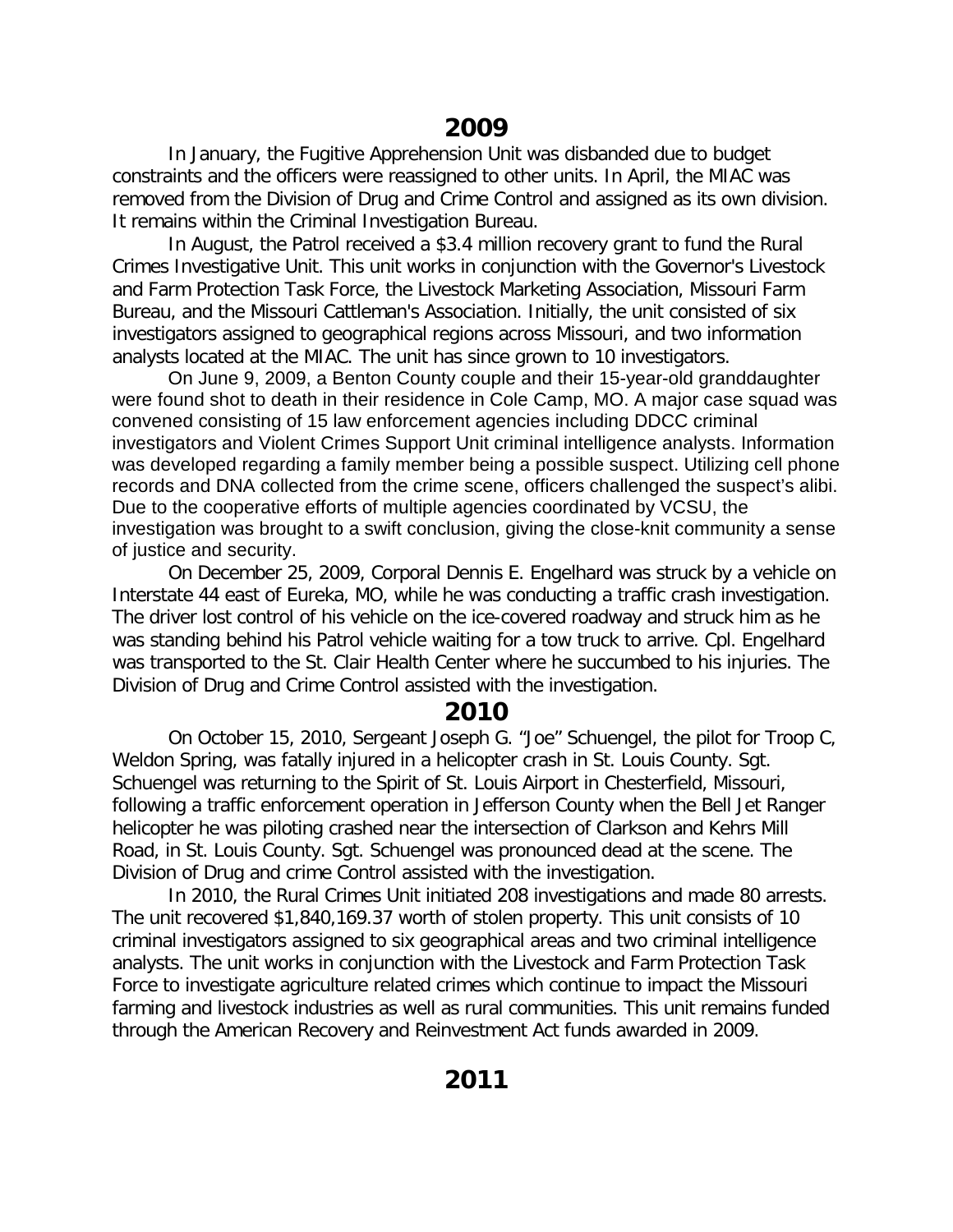On August 1, 2011, Trooper Frederick F. "Fred" Guthrie Jr. and his Patrol K-9, Reed, were assigned to Missouri River flood detail in an area of Big Lake in Holt County Missouri. Trooper Guthrie and Reed apparently were swept away by swift flood waters launching an extensive recovery effort. On August 2, 2011, Reed's body was recovered near the original location of his disappearance. On January 12, 2012, Trooper Guthrie's body was recovered under approximately 3 1/2 feet of packed sand and silt. The Division of Drug and Crime Control assisted with the investigation.

In 2011, the Division of Drug and Crime Control increased the manpower assigned to the Computer Forensic Section from two to three officers. The Computer Forensic Section of the Patrol is responsible for conducting forensic examinations of computers, cell phones, and other electronic equipment that may contain valuable evidence of criminal activity. Additions were made to the Division's Violent Crime Support Unit, which is utilized to assist agencies with major criminal investigations throughout the state of Missouri.

The Rural Crimes Investigation Unit which was initiated in 2009 as part of a \$3.4 million recovery grant, surpassed \$4 million in recovered stolen property. The stolen property included livestock, farm machinery, and household items stolen from citizens across Missouri.

On May 22, 2011, a catastrophic tornado touched down in Joplin, Missouri, damaging or destroying nearly 8,000 homes and businesses. The tornado left hundreds of people injured and resulted in 160 fatalities. The division responded to Joplin and assisted with the efforts to locate and identify the many missing and unaccounted for persons. The division worked with local authorities, non-profit agencies, and the federal Disaster Mortuary Operational Response Team to gather information to identify the victims of the storm and to notify the families of those victims.

## **2012**

A triple homicide occurred in late 2011, however much of the work was done in 2012. A mother and pregnant daughter were killed in rural Carroll County. The residence was burned in an attempt to destroy the evidence from one of the killings. The second homicide and subsequent third homicide occurred outside the burning structure and the body was disposed of approximately one mile away. During the investigation, a suspect was identified as the boyfriend of the deceased mother and the father of the unborn child. Eventually, the suspect pled guilty to all counts and was sentenced to two counts of first degree murder and two counts of statutory rape. The suspect will remain incarcerated for the rest of his natural life.

The federal jury trial of Elain Kay Young and Kathy Mock began on March 12, 2012, in U.S. Federal Court in St. Louis, MO. Young and Mock had been arrested in connection with the March 2006 slaying of Young's husband, Melvin Griesbauer, outside of Novinger, MO. Griesbauer died as the result of a gunshot wound to the face near a livestock barn behind the home he shared with Young. An extensive investigation conducted by the Troop B DDCC unit, the Adair County Sheriff's Office, and the Federal Bureau of Investigation revealed Young stood to collect a considerable amount of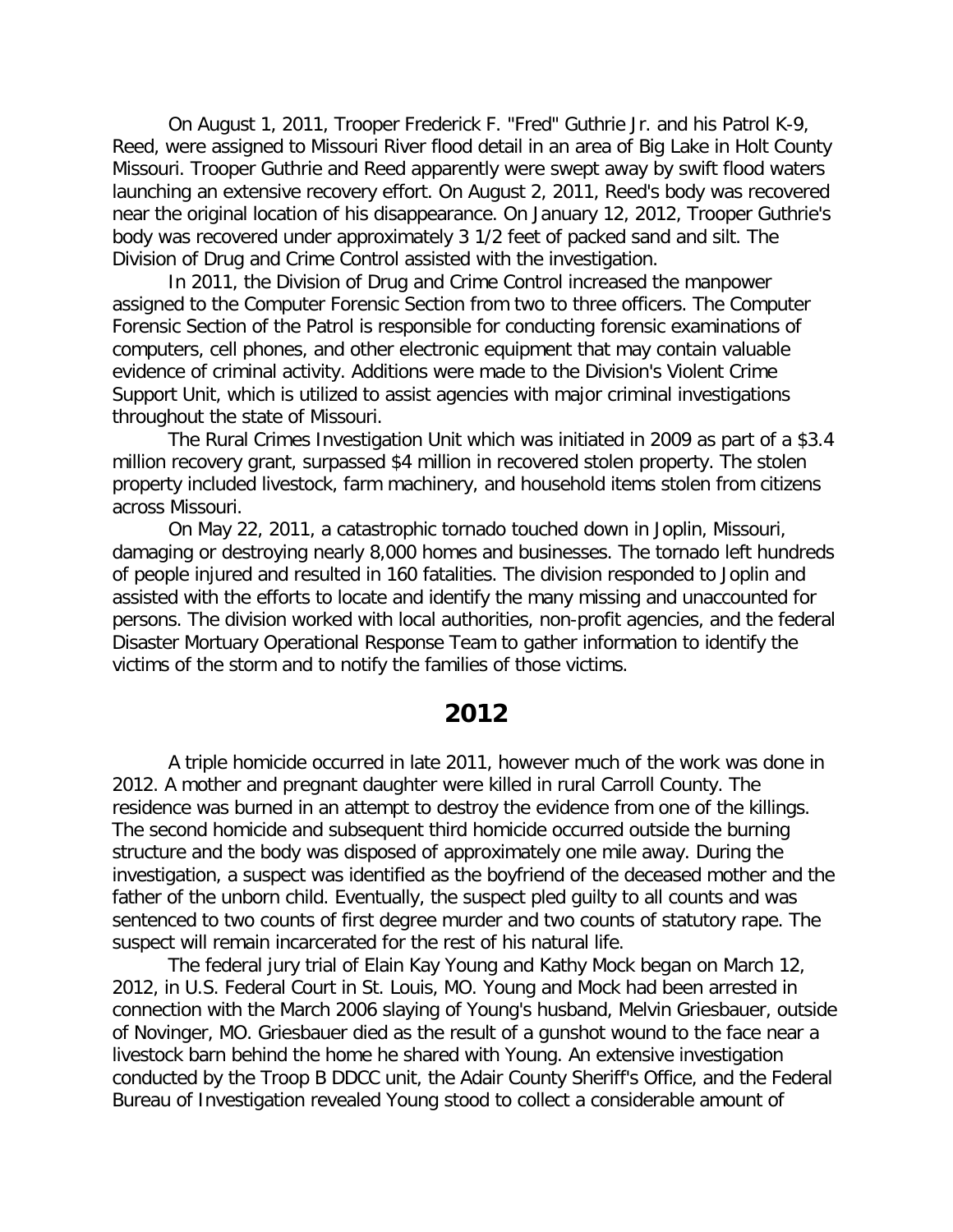money from life insurance policies in effect on Griesbauer. On March 19, 2012, Young and Mock were both found guilty of murder for hire and conspiracy to commit murder for hire by the jury and were subsequently sentenced to life in prison.

March 2012 also saw the conclusion of a joint investigation by DDCC, East Central Drug Task Force, and the Drug Enforcement Administration that lasted over one year and involved a Title III wiretap. The culmination of this extensive investigation was the execution of several search warrants in Montgomery and Audrain counties, which resulted in the seizure of 11 grams of cocaine, 219 marijuana plants, 10 pounds of processed marijuana, 48 handguns, two motorcycles, one vehicle, three assault rifles, \$58,128 in currency, two arrests, and several pending indictments.

A Rural Crimes Investigative Unit case led to a Northeast Missouri man pleading guilty in federal court in March 2012. Steven Fink, 41, of Bevier, MO, entered the guilty pleas to two counts of wire fraud, three counts of mail fraud, and one count of making false statements to a federal agent. The charges were connected to his defrauding several Iowa cattlemen out of nearly \$1 million. The cattlemen had sent their livestock to Fink's farm near Bevier, to gain weight. Fink admitted he continued billing the producers even though many of the cattle had died. Fink was sentenced to two years in federal prison. He was also ordered to pay more than \$900,000 in restitution to the victims in the case.

On June 12, 2012, a 44-year-old man pled guilty to a federal drug charge of "maintaining a drug involved premises," and was sentenced to federal prison. In pleading guilty the man agreed to forfeit approximately 330 acres of property in Shannon County, to the United States. This man's indictment, along with the indictment and subsequent imprisonment of several other high-level drug dealers, concluded an over four-year investigation. This was the first investigation and case of this type in the United States.

From 2004 until October 2010, the 44-year-old man managed a campground consisting of approximately 330 acres known as Camp Zoe. The subject used Camp Zoe as a location to hold various weekend music festivals known as "Schwagstock" or "Spookstock." Those festivals would normally be held from April through October monthly, and would last for three days. The number of people who attended each festival ranged from a low of 3,600 campers during April festivals, to a high of nearly 8,000 campers for the festivals in May. The campers parked their vehicles in fields on Camp Zoe and camped in tents and small personal camping trailers. In August 2006, DDCC's Narcotics/Vice Unit Team #6 and the Highway Patrol Coordinated South Central Drug Task Force began an investigation after receiving information that large quantities of drugs were being consumed and sold during the frequent festivals being held at Camp Zoe. Over the next four years, officers made over 150 undercover purchases of illegal drugs that included marijuana, psilocybin mushrooms, ecstasy, cocaine, LSD, MDMA, opium, moonshine liquor, and products such as homemade cookies and cakes containing hashish oil. Officers observed 100 to 200 drug sellers at each festival, and estimated that the total amount of illegal drugs sold in the camp during a typical "Schwagstock" festival was approximately \$500,000 per event. The landowner admitted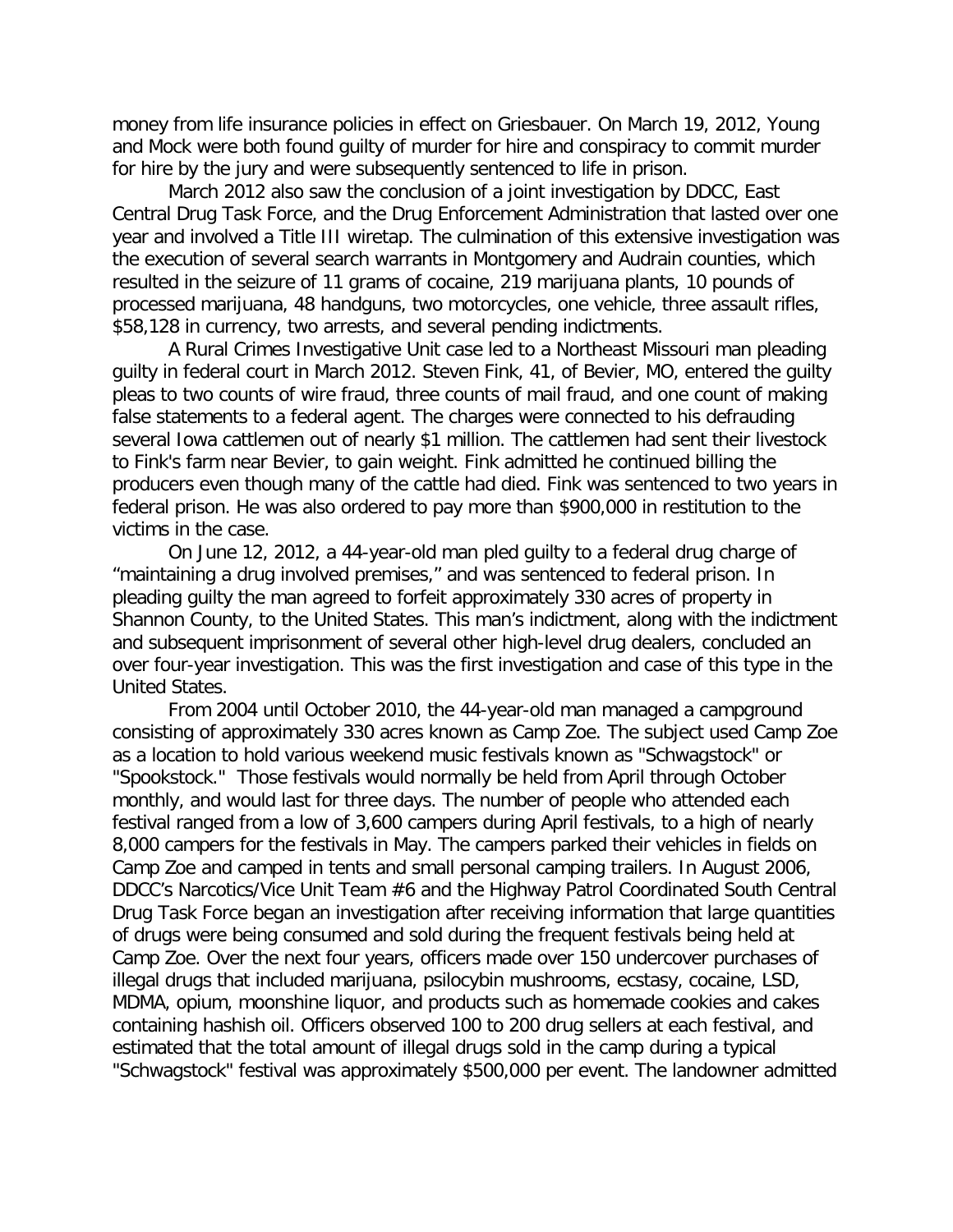he was responsible for the operation of the camp and admitted he intended for Camp Zoe to be made available for sellers and users of controlled substances.

The seized property in Shannon County, MO, is now being built into a Missouri State Park. The park will open in 2016, and has been called by some, the "Cadillac" of state parks. The case was investigated by the DDCC's Narcotics/Vice Unit Team #6 and Team #2, the South Central Drug Task Force, Shannon County Sheriff's Department, Internal Revenue Service, United States Marshals Service, U.S. Secret Service, and Drug Enforcement Administration.

On December 4, 2012, the bodies of two elderly Morgan County residents were found in their home. The cause of death for both victims was ruled as blunt force injuries of the head. It was believed the perpetrator used a pipe, knife, and screwdriver to kill the victims. DDCC criminal investigators and Violent Crimes Support Unit criminal intelligence analysts worked with deputies from the Morgan County and Camden County sheriff's offices, and quickly identified the perpetrator, who admitted he was under the influence of drugs and was hallucinating at the time he committed the homicides. The randomness of the crime had a devastating effect on the community; however, the cooperation of multiple agencies brought a swift conclusion to the investigation.

On December 15, 2012 Washington County Deputy Chris Parsons was fatally shot while assisting EMS with a medical call. DDCC assisted with a multi-agency investigation initiated following the shooting death. An intense manhunt led to the suspect being located and apprehended within 18 hours of the shooting. He was subsequently charged with murder and armed criminal action.

In 2012, the Digital Forensics Investigative Unit of the Division of Drug and Crime Control was created to investigate crimes facilitated by digital devices and media, with an emphasis on those perpetrated on the Internet. Digital devices include computers, cell phones, and digital storage media. The unit consists of three Patrol members and four task force officers from the Missouri Department of Revenue and the State Technical Assistance Team. Officers work collaboratively to assist in the investigation of offenses ranging from homicide, sexual assault, and drugs; with a special emphasis on child exploitation crimes.

# **2013**

In January 2013, members of DDCC's Troop C Criminal Investigative Unit investigated the murder of an associate of a known motorcycle club. The subject was murdered by members of the motorcycle club and the body was then placed in a septic tank in St. Francois County. This investigation became part of a larger investigation initiated by an FBI task force in St. Louis; the Highway Patrol coordinated Mineral Area Drug Task Force; DDCC's Narcotics/Vice Unit Team #5; DDCC's Organized Crime and Anti-Terrorism Unit; and other St. Louis Area law enforcement agencies. As a result of the investigation, 25 people were arrested on federal drug and weapons charges, including several members of the motorcycle club and its club president. Along with the drug and weapon charges, three people were also charged in connection with the murder.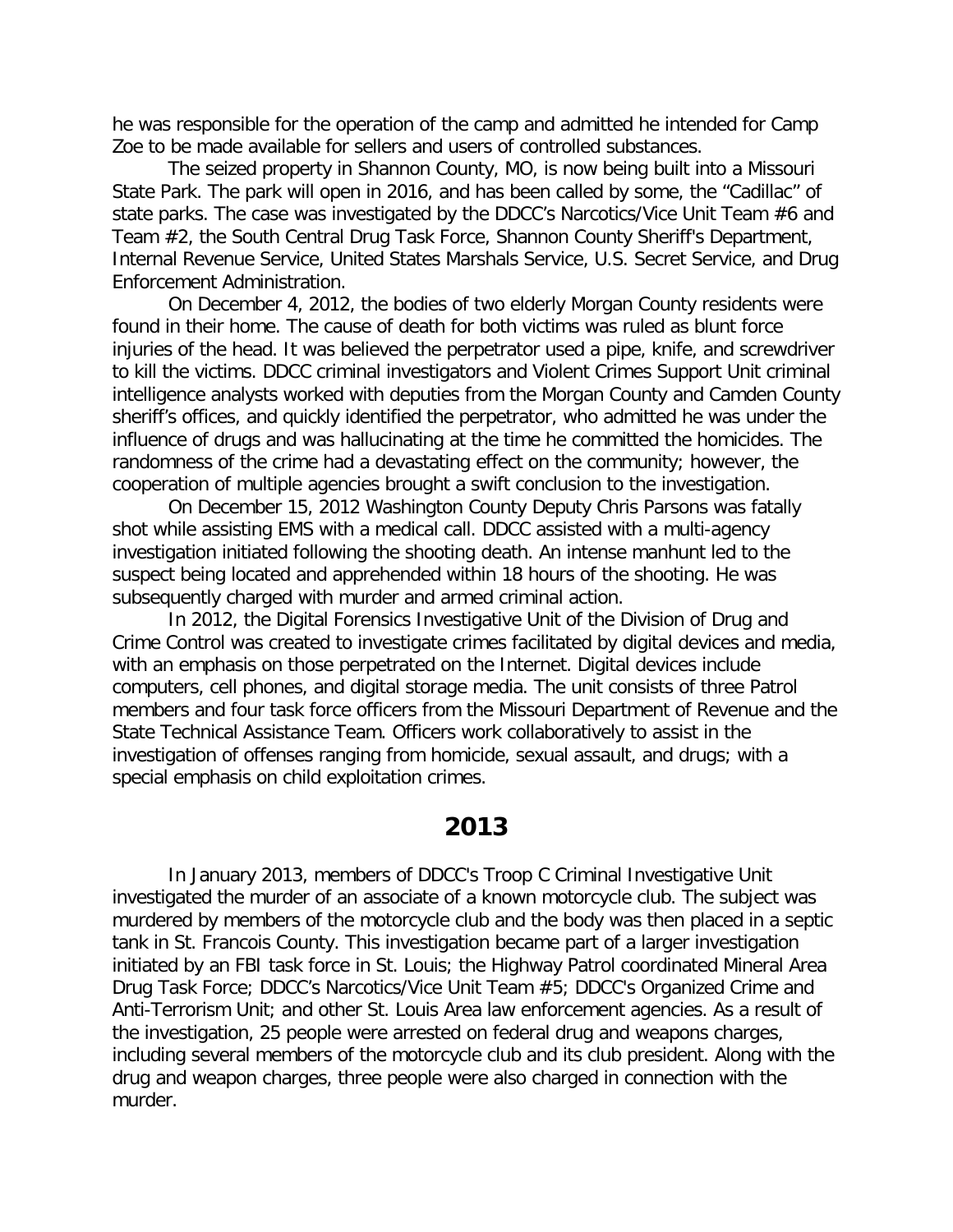In May 2013, after over an 18-month investigation, DDCC's Narcotics/Vice Unit Team #4, with the assistance of the M.U.S.T.A.N.G. Drug Task Force, concluded an undercover narcotics investigation. The investigation included over 130 undercover drug buys by a one DDCC officer during 2012. Team #4 narcotics investigators and troopers from Troop F, along with the Cole County and Callaway County sheriffs' offices arrested 42 defendants during a two-day "round-up." A total of over 60 subjects were indicted because of the investigation for charges stemming from the undercover purchases of firearms, heroin, methamphetamine, cocaine, crack cocaine, ecstasy, psilocybin mushrooms, marijuana, Morphine, Vicodin, hydrocodone, and other controlled substances. Other arrests as the result of undercover buys from the investigation took place in Boone, Cooper, Howard, and Morgan counties.

## **2014**

In April 2014, members of DDCC's Troop C Criminal Investigative Unit investigated the murders of a mother and father who were murdered by their son with the assistance of three of his friends. Initially, their plan was to steal money and marijuana from the father. During the crime, they shot both the mother and the father and then set the house on fire to conceal the crime. The murders occurred near Bismark, MO. DDCC's Violent Crimes Support Unit provided on-scene case management for the investigation. This was one of the first times VCSU put together one of their "digital books," providing investigators with a USB flash drive rather than a large book of reports. The method of using "digital books" obviously saved paper, but also allowed investigators to "text search" reports regarding leads, rather than manually read each report written. An average number of lead reports per book is 100.

During the months of August, November, and December 2014, DDCC assisted the Field Operations Bureau with security in Ferguson, MO. DDCC provided over 30 officers at different times during the security details. DDCC officers provided intelligence, surveillance, investigative needs, and security, along with many officers assigned as videographers for the Field Operations Bureau.

In October 2014, members of the Patrol's Rural Crime Investigative Unit accepted the International Association of Chiefs of Police/Thomson Reuters Award for Excellence in Criminal Investigation. This honor recognized the multi-jurisdictional partnership's success in recovering over \$8.5 million in stolen property, conducting more than 1,599 criminal investigations, and arresting 354 suspects since its inception in 2009. To date, the Rural Crime Investigative Unit has investigated 2,143 incidents, made 396 arrests, and recovered \$11,523,057.57 in stolen property for Missouri residents and farmers.

On October 30, 2014, Governor Jay Nixon awarded a 2014 Governor's Award for Quality and Productivity in the area of efficiency/process to the Digital Forensic Investigation Unit of DDCC. The DFIU's primary goal is investigating child pornography, file sharing networks, and the enticement of children on social media. It was determined that a collaborative effort with other state agencies and new investigative techniques with existing software would lead to greater efficiency and cost reduction to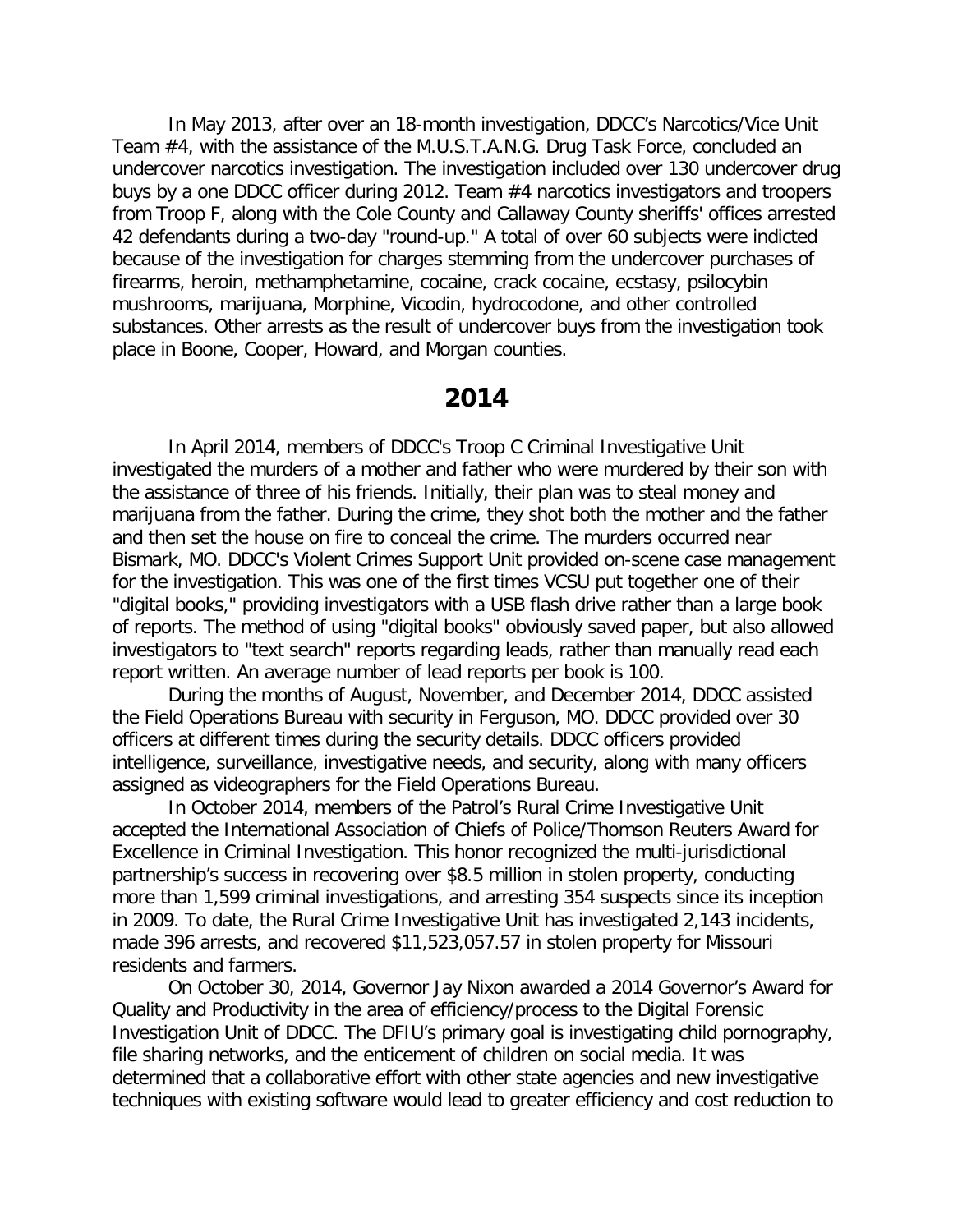the program in general. Gov. Nixon recognized this improvement in efficiency and process with this award.

## **2015**

in early 2015, the Missouri Department of Health and Senior Services contacted the Patrol requesting a law enforcement representative for a newly formed Prescription Drug Misuse Workgroup. Colonel Ron Replogle assigned a DDCC officer to be part of the group addressing this ever-growing issue. The workgroup includes representatives from different medical fields, such as pharmacists, doctors, nurses, mental health professionals, and the Missouri Department of Health. Their purpose is to look at ways to address the problem of prescription drug misuse from multiple angles including education, treatment, enforcement, and monitoring.

On February 26, 2015, a call came to the Texas County 9-1-1 office shortly after 10 p.m. A young girl said she'd heard people talking, then gunshots inside her home. She fled her residence and ran in the snow and brutally cold temperatures to a neighbor's house to call for help. Responding officers found the girl's parents dead from gunshot wounds. Her brother was still sleeping, unharmed in his bedroom. A second call came in shortly afterward from a woman who had been shot and her husband killed. The woman, who had been left for dead, managed to drag her bullet-ridden body to the phone. She identified the gunman as Joseph Aldridge, of Tyrone, MO. By this time, a large contingent of Patrol members, deputies, and local officers had converged on Tyrone, MO. At Aldridge's residence, they found his deceased mother. She had been terminally ill. As events unfolded, officers began checking door-to-door. They found a total of seven deceased and one wounded individuals in four residences. All of the injured and deceased people were cousins of Aldridge. The incident brought national attention to the small town. The manhunt ended when Aldridge was found deceased in his pickup truck from a self-inflicted gunshot wound. DDCC's criminal investigators were tasked with the challenge of simultaneously working five separate crime scenes within a three-mile radius. Even with the sheer volume of crime scenes, evidence, bodies, and the manhunt, the criminal investigators remained efficient, professional, and compassionate. By sunrise the following morning, the crime scenes had been processed and most DDCC members had cleared the scene.

On April 9, 2015, Corporal Dustin L. Lyle, Q/DDCC, and Trooper Steven J. Force, Troop H, were made aware of a medical emergency in the parking lot at Troop H Headquarters. Upon responding to the scene, they found the Leon Uniform representative sitting in a parked vehicle. He was unconscious and appeared to have had a heart attack. Cpl. Lyle and Tpr. Force removed the man from his vehicle with the help of Sergeant Stuart D. Black, Q/GD. Cpl. Lyle and Tpr. Force then performed cardiopulmonary resuscitation until they detected a faint pulse. St. Joseph Fire Department arrived and used an automated external defibrillator and the man regained consciousness. An ambulance arrived and took over the man's care. He was transported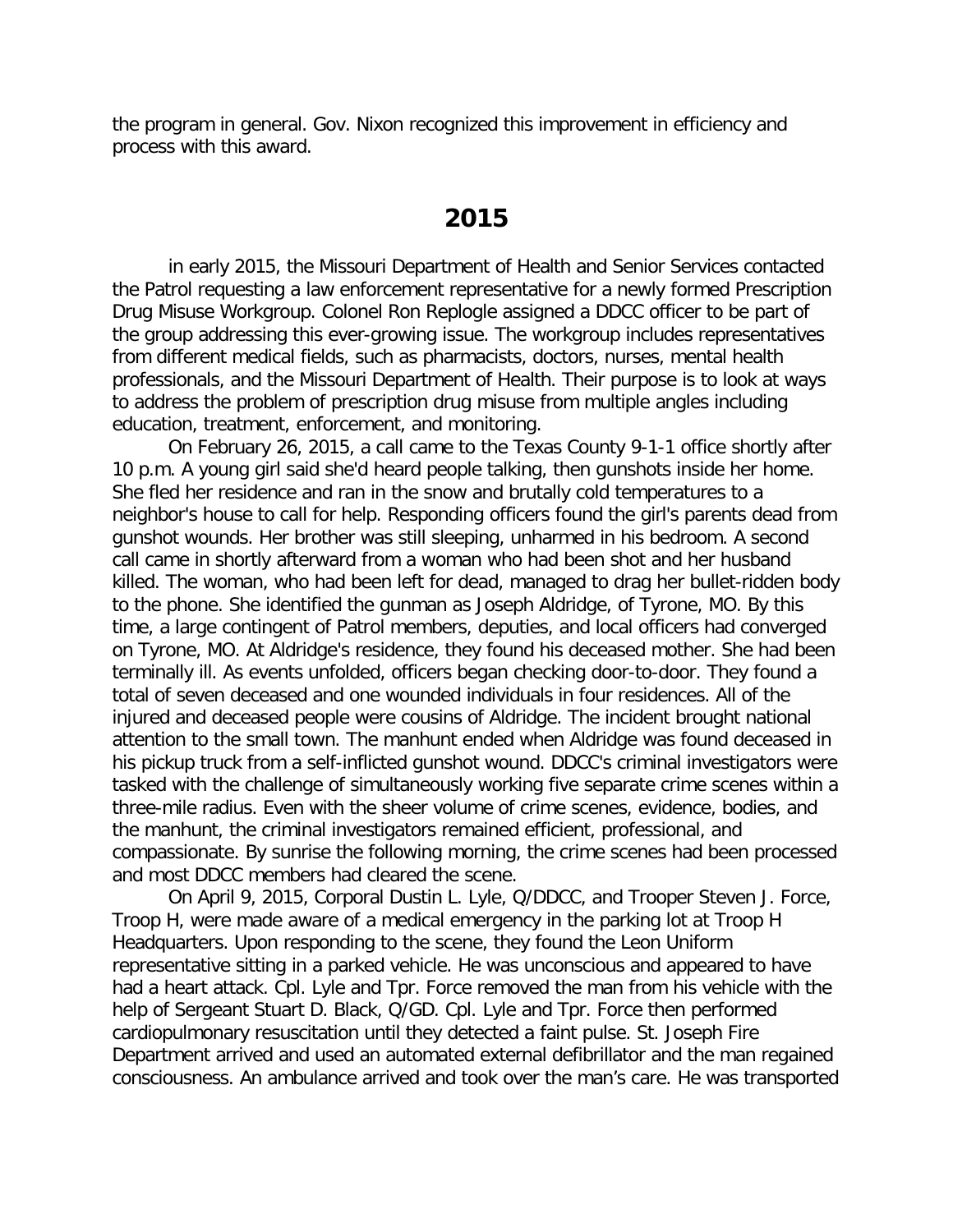to the hospital and has since recovered. Cpl. Lyle and Tpr. Force accepted Patrol Lifesaving Awards in April 2016 for their actions.

Department of Public Safety Director Charles "Drew" Juden named Trooper Darrin R. Haslag, Q/DDCC, DPS Employee of the Month for May 2015. Tpr. Haslag was recognized for his work investigating a former Gasconade County deputy sheriff at the request of the current sheriff. During the nearly two-year investigation, Tpr. Haslag gained the confidence of numerous victims, who had been sexually assaulted from June 2010 through August 2012. Evidence was obtained suggesting the suspect used his power as a law enforcement officer to conduct the sexual assaults. Tpr. Haslag also identified a second suspect, conducted search warrants, followed leads, and identified victims. During the investigation, approximately 85 potential victims were identified. On January 27, 2015, both suspects were arrested and charged with multiple felonies each. Some of the charges include first degree rape, public servant acceding to corruption, and use of a child in a sexual performance. In addition to these state charges, the former deputy was also charged federally with four counts of deprivation of civil rights and one count of enticement of a minor to engage in a commercial sex act. The accomplice was federally charged with conspiracy to violate civil rights. Ultimately, the accomplice accepted a plea and agreed to testify against the former deputy. Following the accomplice's plea and prior to facing his own trial, the former deputy committed suicide in the Ste. Genevieve County Jail. The accomplice was ultimately sentenced to 10 years in federal prison as part of his plea.

On August 28, 2015, Troop F suffered the loss of Trooper James M. Bava, Zone 4, Audrain County, who was killed in a one vehicle traffic crash. Tpr. Bava had observed a motorcyclist operating above the speed limit on Missouri Highway FF in Southwestern Audrain County and began to pursue it. During the pursuit, Tpr. Bava's Dodge Charger left Highway FF, struck a ditch, a fence, and trees, and caught fire. Investigators from the Troop F Criminal Unit followed up on 75 leads during their investigation of Tpr. Bava's death. Numerous witnesses reported seeing a motorcyclist fleeing the area. Witnesses provided descriptions of the motorcycle and its rider. DDCC investigators eventually located both, and interviewed the driver. Eventually, the motorcycle driver admitted to being the rider of the motorcycle being sought. Due to the investigative work done by DDCC Criminal and Narcotics Investigators, On October 23, 2015, the Audrain County prosecuting attorney charged a 20-year-old Mexico, MO, man with murder in the second degree, resisting a lawful stop, resisting a member of the Highway Patrol, exceeding the speed limit, and failure to register a motor vehicle. (The charges were later downgraded and the case went to trial in May 2017. The jury could not agree on a verdict and the judge declared a mistrial. A second trial in February 2018 resulted in a jury finding the man not guilty of involuntary manslaughter and not guilty of resisting a lawful stop.)

On October 21, 2015, Sergeant Kenneth J. Schulte, Q/DDCC, accepted the Richard O. Arther award from the Missouri Polygraph Association at the annual Tri-State Polygraph Seminar. Sgt. Schulte's work on a high-profile case in 2012. While administering a polygraph test to an applicant, the man admitted to having child pornography and having produced child pornography during a relationship with an underage girl. The investigation that followed resulted in a search warrant being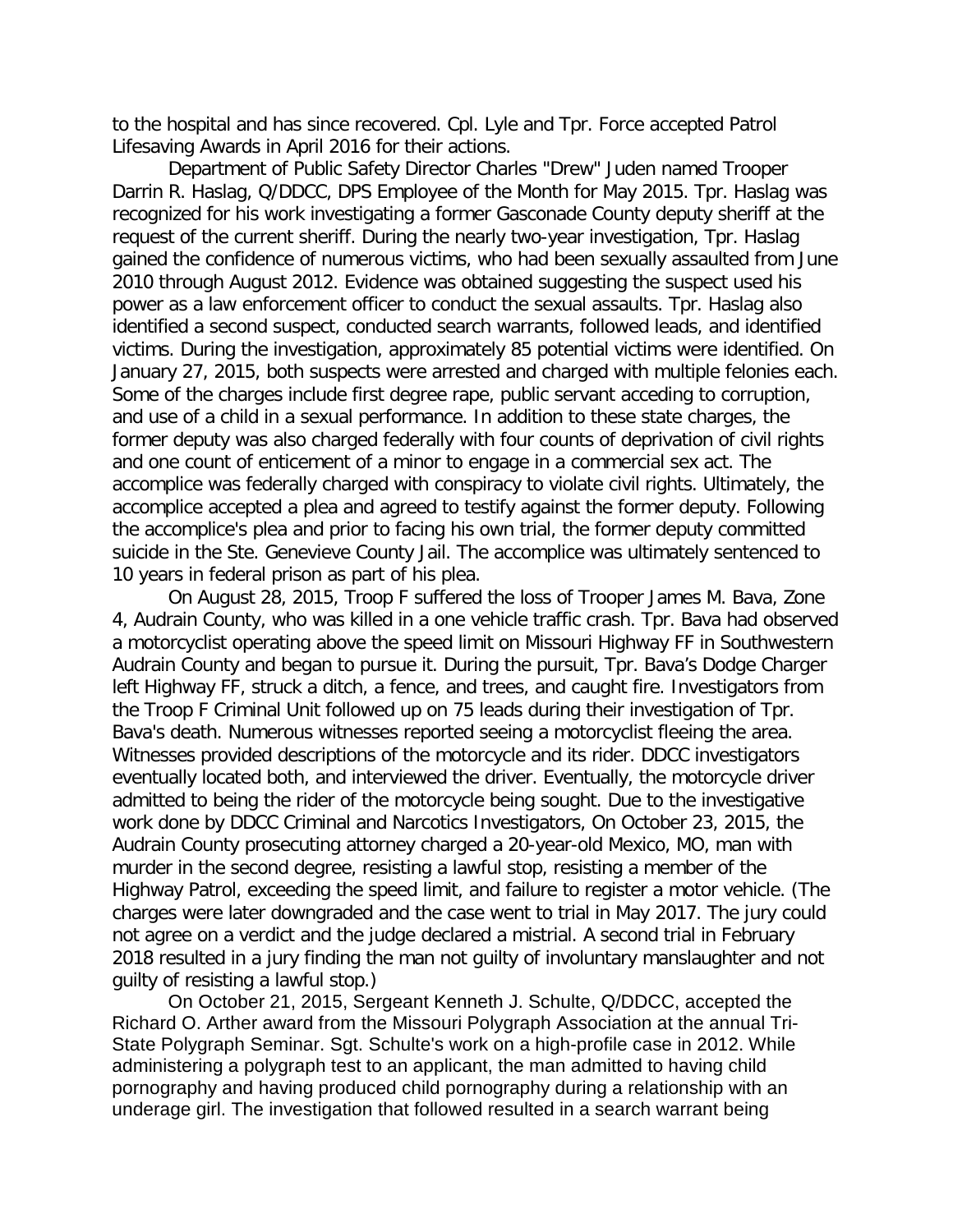executed at the suspect's home. The case was adjudicated and the suspect pled guilty. He was sentenced to 10 years in federal prison.

The Division of Drug and Crime Control currently includes the following: Criminal Investigative Units, which includes the 18 polygraph examiners; Digital Forensic Investigative Unit; Bomb Squad/Technical Services Support Unit; Forensic Accounting Unit; Juvenile/Missing Persons Unit; Narcotics/Vice Unit; Organized Crime/Anti-Terrorism Unit; Public Information and Education Unit; Rural Crimes Investigation Unit; Violent Crime Support Unit; and HIDTA (High Intensity Drug Trafficking Area). The following depicts some of the units' activities:

#### *Criminal Investigation Unit (2015)*

732 criminal investigations 182 death investigations 212 special investigations 172 assault investigations 110 stealing/fraud 68 sex crimes 385 polygraph examinations

#### *Digital Forensics Investigative Unit (2015)*

Forensic examinations included 166 cellular telephones, 46 computers, 38 external drives

33 sexual assault/child porn investigations Since 2012, DFIU has conducted 1,349 forensic examinations on digital devices, such as cellular telephones and computers

#### *Narcotics/Vice Unit (2015)*

2,411 narcotics cases 816 drug buys 390 search warrants

#### *Rural Crimes Investigative Unit (2015)*

503 incidents 135 cases 107 cases closed Over \$2.7 million dollars of stolen property was recovered/seized, in 2015. Since its inception in 2009, the unit has investigated 2,143 incidents, made 396 arrests, and recovered \$11,523,057.57 in stolen property for Missouri residents and farmers.

#### *Explosive Disposal & Technical Services Unit (2015)*

42 activations 18 commercial disposals 7 suspect devices 5 IED 4 military ordnance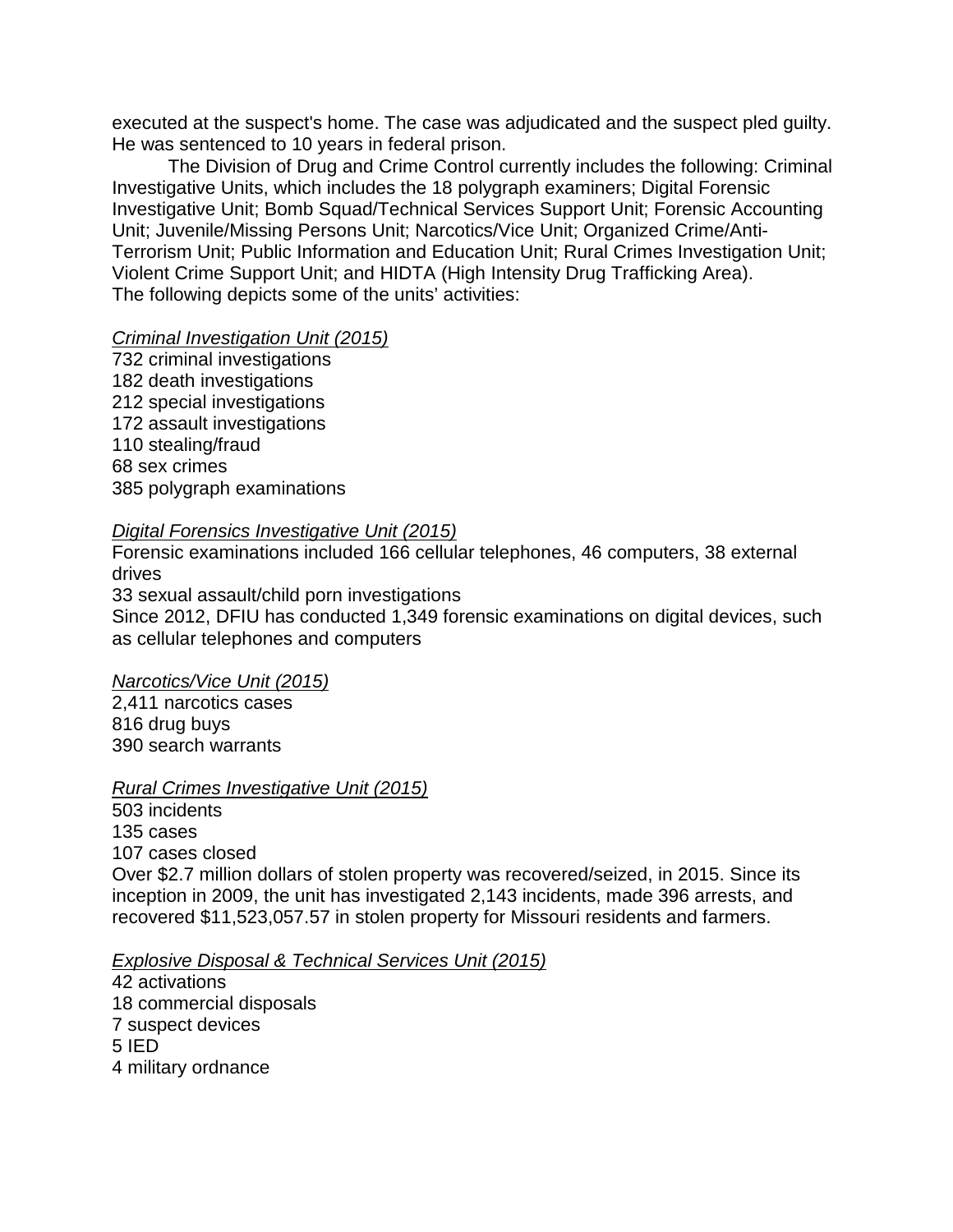In January 2016, members of DDCC's Explosives Disposal Unit/Bomb Squad, responded to and rendered safe the state's first "working" homemade explosives lab. The lab was located at a residence in Moberly, MO. The occupant aroused the suspicions of fire department personnel, who had responded to the home after receiving a call from neighbors about smoke coming from the residence. The occupant claimed the smoke was the result of an overcooked pizza and attempted to quickly dismiss the firefighters. Indications of an explosion were observed inside the residence as well as industrial chemicals which appeared out of place. Further investigation by the Explosives Disposal Unit revealed the occupant was manufacturing a substance known as Hexamethylene Triperoxide Diamine, more commonly known as HMTD. This substance is an extremely sensitive primary high explosive. Investigators cleared the residence and detached garage of explosive hazards associated with the production of this material, as well as disposed of a significant quantity of finished explosive product. All members of the Bomb Squad were summoned to complete this task, working most of the day and into the night to resolve the matter. Clandestine homemade explosive laboratories have been responsible for a number of high profile incidents and accidents in several areas of the country. This incident in Moberly represented the first time a working homemade explosive lab had been interdicted in this state.

DDCC investigators joined road officers in the 17-hour manhunt for Pablo Antonio Serrano-Vitorino March 8-9, 2016, in Montgomery County. Serrano-Vitorino was wanted for the murder of four people in Kansas City, KS, and for questioning regarding a fifth homicide, which occurred in New Florence, MO. Serrano-Vitorino was captured after a citizen reported they were approached by a male who displayed a gun. The citizen fled the area and reported the incident to law enforcement. Officers from the Montgomery County Sheriff's Office and the Missouri State Highway Patrol immediately responded. Two troopers spotted Serrano-Vitorino lying face down in a ditch at the intersection of Interstate 70 and the New Florence exit. Serrano-Vitorino was taken into custody without incident and did not offer any resistance. A rifle was recovered during the arrest. He pled not guilty on June 1, 2016, and his case was transferred to St. Louis, MO, for trial.

# **2017**

On January 18, 2017, Lieutenant Steven V. Wilhoit, Q/DDCC, was traveling from Troop B to Troop A to assist in a manhunt after a subject fired a weapon at a trooper. While traveling on Missouri Highway 240 east of Missouri Route D in Saline County, he observed thick, black smoke coming from a garage attached to a residence. He immediately notified Patrol communications and requested fire personnel respond. He then stopped at the residence checking for the owners. Lt. Wilhoit woke the sleeping homeowners who were unaware their home was on fire, and got them to a safe location. Lt. Wilhoit accepted a Patrol Lifesaving Award in April 2018 for his actions.

In response to the growing concern regarding opioid addiction, DDCC narcotics investigators attended specialized training in the fall 2017. Several DDCC officers took part in several opioid summit gatherings. All narcotics investigators and task force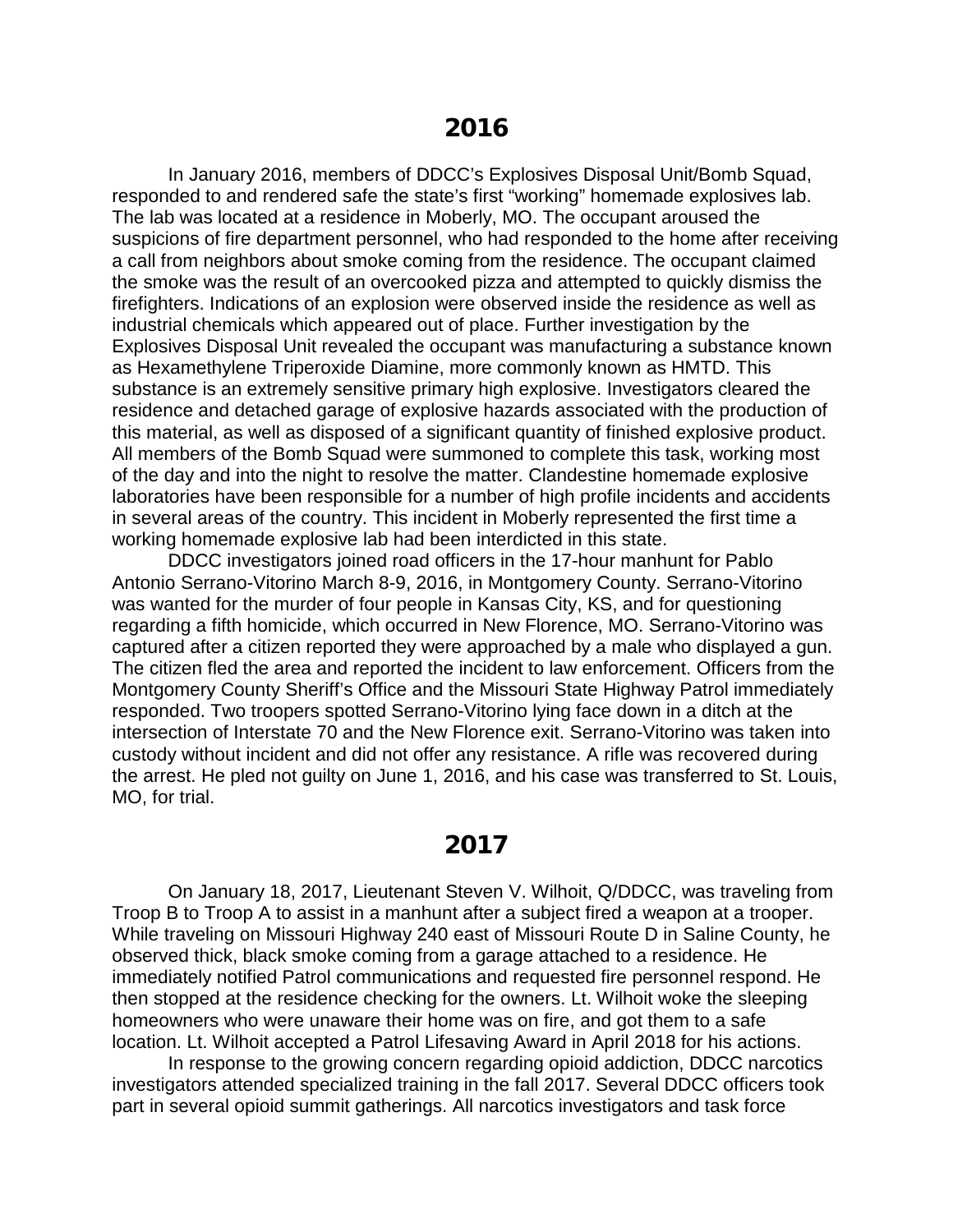officers are equipped with and certified to use Narcan as of November 1, 2017. Within six weeks of the training, troopers had utilized their training to save three lives.

On September 16, 2017, while assisting the St. Louis Police Department with the social unrest after the Stockley verdict, Sgt. John S. Ashby, Q/DDCC, and Corporal Mark C. Mason, Troop D, responded to a call for assistance after a Chevrolet Trailblazer had almost struck a patrol vehicle on the shoulder of Interstate 64. The vehicle then struck a median wall, took an exit, and struck another median wall before coming to rest. As the subject was placed on the grass in the process of being arrested, Sgt. Ashby and Cpl. Mason arrived. Cpl. Mason recognized the driver's breathing was shallow and he was becoming unresponsive. Sgt. Ashby positioned the driver and performed a head tilt, and Cpl. Mason administered rescue breaths. When it was determined the driver was under the influence of heroin, Narcan was requested. After the Narcan was administered, the driver awoke and became alert. Both officers accepted Patrol Lifesaving Awards in April 2018, because of their actions.

On November 8, 2017, the Missouri State Highway Patrol partnered with Texas County Judge Doug Gaston and the Supreme Court's Civic Education Committee, to host the 2017 Constitution Project state finals. Individuals from 12 Missouri schools earned awards and scholarships in this statewide competition, now in its fifth year.

This year, the state finals took place on the grounds of the historic Missouri State Petitionary, in Jefferson City, MO. A patrol car escorted each team's school bus to the prison, where the "warden" and "corrections officers" then escorted students to historic Cell Block 4. Upon arriving at Cell Block 4, the oldest of the cell blocks, they found the body of "Andy Dufresne" dead outside the entrance to his cell. Several DDCC narcotics officers played the part of inmates. The "inmates" were interviewed, evidence was collected, and intelligence gathered, leading students to arrest one of the inmates for the crime. Investigators with the Division of Drug and Crime Control served as judges during this phase of the event. They graded the students and schools on their proficiency, and organized/set up the scenes. After the crime scene portion of the competition, each school's trial advocacy team prepared for the court proceeding, which occurred in the Christopher S. Bond Federal Courthouse, located across the street from the penitentiary. The court proceedings were held in front of a mock jury with a judge overseeing each of the proceedings. Several county prosecutors judged these trial advocacy teams on their performance in the courtroom. Scores were combined with the press and crime scene scores to select the winners.

Following the courtroom proceedings, students moved onto the Missouri Capitol for the closing ceremony and awards presentations. A total of 24 Patrol employees representing Troops D, F, G, and I; the Public Information and Education Division; and DDCC assisted with Constitution Project's state finals.

(Prior to the state finals, students compete regionally. The Missouri State Highway Patrol set up mock crime scenes, provided crime scene equipment, and served as role-players, judges, and logistical support to make these regional competitions possible. Local judges and attorneys evaluated the student's courtroom performance and knowledge of courtroom procedures.)